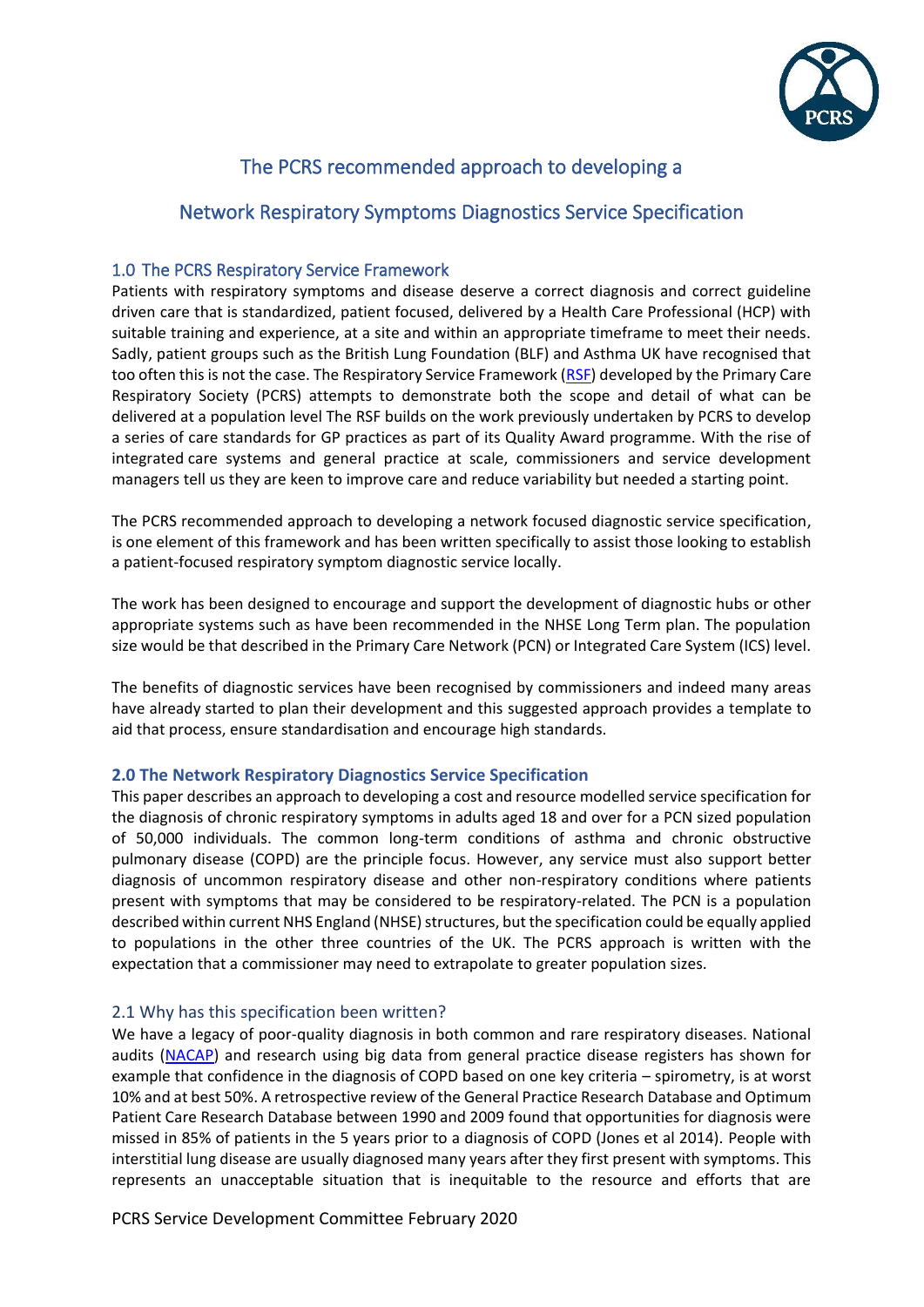apportioned for earlier diagnosis of cancer yet the prognosis is often worse. Misdiagnosis exposes people to harmful pharmacotherapy that provides no benefit.

Breathlessness is a common and debilitating symptom and often regarded as self-inflicted (smoking) or age-associated by individuals who fail to seek medical help (Hopkinson and Baxter 2017). Breathlessness, particularly worsening breathlessness, is a strong prognostic indicator for hospitalisation and death (Figarska et al 2012). The drivers of chronic breathlessness are broad and often individuals will have multiple causation: tobacco, drug, alcohol dependence, obesity, deconditioning, respiratory disease (asthma, COPD, infection, bronchiectasis, Interstitial Lung Disease (ILD), lung cancer, TB, pulmonary embolism, asbestos lung disease, chest wall and diaphragm disease), non-respiratory disease (anaemia, liver disease, cardiac disease, thyroid disease, anxiety). Comprehensive and systematic assessment and diagnosis are critical steps to ensuring patients receive early and appropriate intervention and support whether they have one or multiple causes.

The purpose of a respiratory symptom diagnostic service should be to:

- Improve diagnosis of adults presenting in primary care with respiratory symptoms
- Increase the accurate and early diagnosis of adult asthma and COPD
- Improve the diagnosis of adults presenting in primary care with uncommon respiratory disease
- Enable identification (and appropriate referral) of patients with non-respiratory conditions who present in primary care with respiratory symptoms
- Ensure that patients are treated/referred to the appropriate care setting and in line with local guidance (including cough and breathlessness algorithms)
- Support the development and implementation of integrated diagnostic pathways for adults presenting with respiratory symptoms in primary care
- Ensure that users of the service have a coordinated and positive experience of care and that the service involves users in its development and responds to patient's views as part of regular review.

## **2.2 Closing the Observed/expected prevalence gap for COPD and asthma**

- Acting on Respiratory symptoms
	- $\circ$  Breathlessness is thought to affect up to 10% of the adult population in the UK, increasing to 30% of older adults (Baxter 2017; Hopkinson and Baxter 2017)
	- o Approximately two thirds of cases of breathlessness in adults are due to a pulmonary or cardiac disorder
- Asthma
	- $\circ$  Prevalence: 5.4 million people are estimated to be living with asthma in the UK 1.1 million children and 4.3 million adults (Asthma UK)
- COPD
	- o Prevalence: 1.2 million people living with a diagnosis of COPD in the UK with 115,000 people receiving a new diagnosis each year (BLF). Over two million people in the UK are estimated to be undiagnosed and so receive no treatment
	- o One third of people with a new diagnosis of COPD learn this at an emergency presentation

The Taskforce for Lung Health ( [TFLH\)](https://www.blf.org.uk/taskforce) plan an[d Data Tracker](https://www.blf.org.uk/taskforce/data-tracker) provides more information about the diagnosis of respiratory disease and how England is performing. A key metric is finding people who have COPD but are not diagnosed yet according to PHE modelling.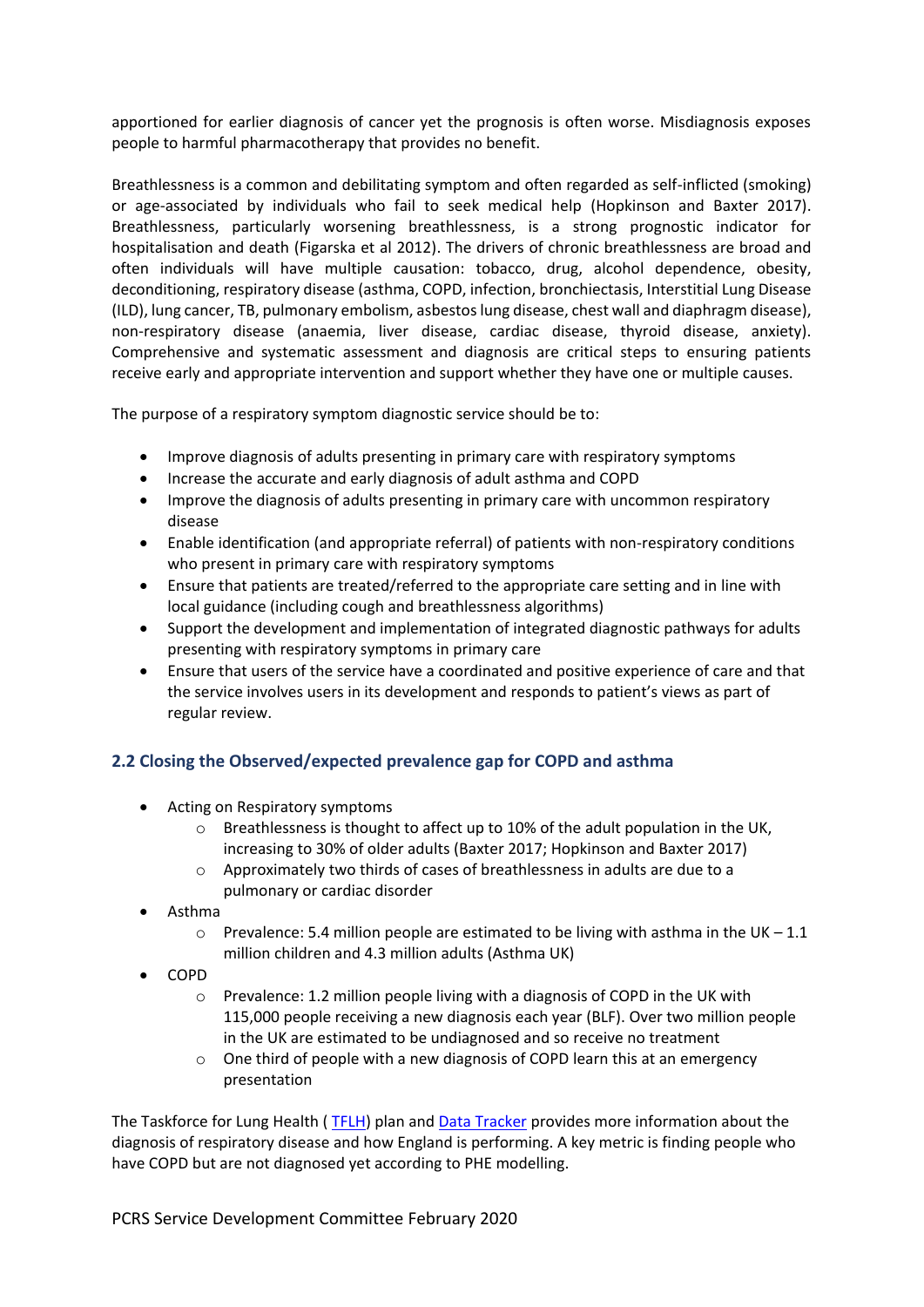## **2.3 Diagnostic inaccuracy**

- COPD: Estimates suggest that ~70% of people with COPD remain undiagnosed; diagnosis is often delayed until patients have progressed to moderate-severe disease; patients with COPD consult their GP repeatedly with respiratory symptoms prior to a diagnosis; a proportion of patients with a diagnosis of COPD are thought to have been wrongly diagnosed
	- $\circ$  Roberts et al 2016: Referral for suspected COPD led to a confirmed diagnosis in 61% of men and 43% of women
	- o Shabab et al 2006: Among 8215 adults in England, 13.3% evidenced spirometrydefined COPD but >80% reported no respiratory diagnosis
- Asthma
	- o Daines et al 2018: Under- and over-diagnosis of asthma in primary care
- New tests that are perceived as expensive (FeNO) or are difficult to achieve high quality consistently (spirometry)
	- o BMA GPC position on GPs doing spirometry (not paid) opportunity for a network approach but costing required in order to understand and confirm funding streams are adequate
- Inconsistent / limited / non-structured approaches to diagnosing respiratory symptoms are prevalent
- NHSE RightCare, Lung Taskforce, NHSE LTP and GP contract all highlight diagnosis as a key priority area
- Late diagnosis is common and costly

## **2.4 Calculating the burden of respiratory symptoms and diagnostic need**

A network diagnostic service will need to plan according to any local burden of disease which will involve (1) Clearing the backlog of the currently respiratory symptomatic population (undiagnosed, misdiagnosed) and (2) Planning for a future annual expected incidence.

This table would need to be completed to describe the current burden. This could be done using data captured from GP patient records. A number of providers are available in the UK who are able with permissions to analyse records to do this. Such data is not currently collected nationally in an open source way.

| 1. Patients presenting with respiratory symptoms |
|--------------------------------------------------|
| 2. Patients with undiagnosed asthma              |
| 3. Patients with undiagnosed COPD                |
| 4. Patients with potentially misdiagnosed asthma |
| 5. Patients with potentially misdiagnosed COPD   |

#### **1. Patients presenting with respiratory symptoms**

A modelled estimate could be calculated for the number of adults aged 18 and over who:

- a. Have a risk factor for lung disease (smoking, at risk occupation) and have presented more than once a year for the last 2 years with a respiratory symptom and do not currently exist on an asthma or COPD register.
- b. Have received a respiratory antibiotic more than once per year for the last 2 years
- c. Have received a course of oral corticosteroid in the last 2 years but do not have another reason for this (e.g. autoimmune disease)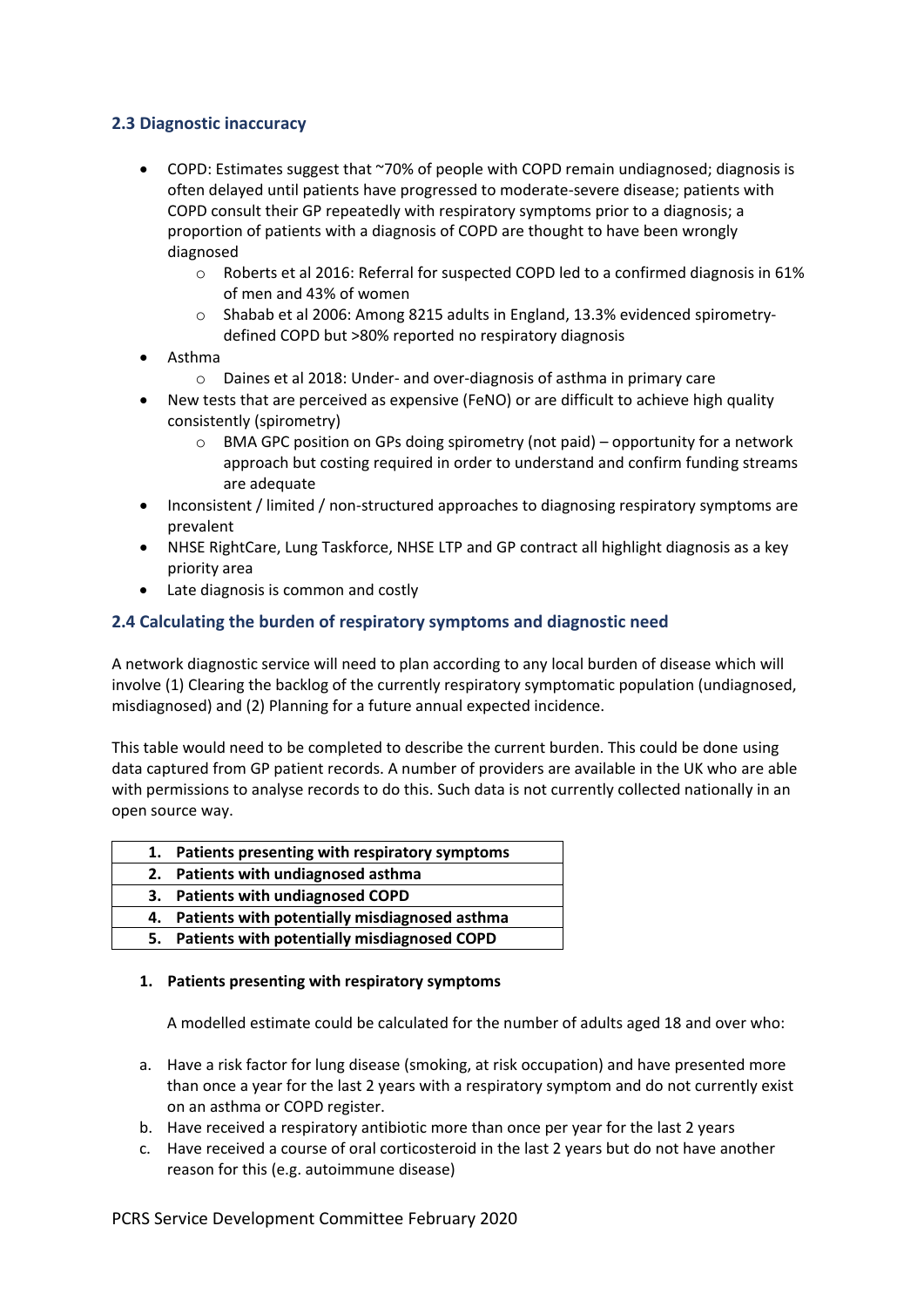d. Have received a respiratory inhaler in the last 2 years but do not have a diagnosis of COPD or asthma

PCNs and at greater scale geographies could work with GP data analysis providers in order to determine their own local burden.

#### **2. Patients with undiagnosed asthma**

PHE [Respiratory Atlas of Variation](https://fingertips.phe.org.uk/profile/atlas-of-variation) (RAoV) provides modelling for the variation in percentage of patients with asthma on GP registers by CCG. Local data analysis working with local public health teams could help calculate the backlog of undiagnosed asthma. The incidence of asthma could be calculated as a modelled estimate using GP system data analysis of rates of new diagnosis of asthma per year (people who have a first event asthma diagnosis code added to their record).

#### **3. Patients with undiagnosed COPD**

The RAoV provides modelling for the expected / observed prevalence by CCG. Therefore, the backlog of undiagnosed COPD can be quantified.

#### **4. Patients with potentially misdiagnosed asthma**

A modelled estimate could be calculated based on the number of adults aged 18 and over who:

- a. Have an asthma code on their record but have not been issued an inhaler in the last 2 years
- b. Have an asthma code on their record but in the last 2 years have not had any codes entered for atopy, trigger, reversibility, variability or wheeze
- c. Have an asthma code on their record and have no evidence of having an objective assessment of airways inflammation or obstruction (PEFR diary, FeNO, spirometry)
- d. Have an asthma code on their record and have no evidence of having an objective assessment of airways inflammation or obstruction (PEFR diary, FeNO, spirometry) that has a positive finding in two out of three tests.

## **5. Patients with potentially misdiagnosed COPD**

A modelled estimate could be calculated based on of the number of adults aged 18 and over who:

- a. Have a COPD code on their record but have not been issued an inhaler in the last 2 years
- b. Have a COPD code on their record but in the last 2 years have not presented with respiratory symptoms
- c. Have a COPD code on their record and have no evidence of having an objective assessment of airways obstruction (spirometry).
- d. Have a COPD code on their record and have no evidence of having an objective assessment of airways obstruction (Spirometry) that has a positive finding of a FEV<sub>1</sub>/FVC or VC ration between 0.2 and 0.7

## 2.5 Responsible respiratory prescribing

The NHS medication bill for respiratory is high and overuse, misuse and underuse is well described. We recommend gathering data locally on:

## **1. Current overuse of ICS in diagnosed COPD.**

This metric should reflect current and local guidelines about what constitutes overuse of ICS in patients with COPD. People with COPD may also have asthma. We recommend identifying appropriate or inappropriate ICS use in COPD by following the ["Going for Gold"](https://www.pcrs-uk.org/sites/pcrs-uk.org/files/Gold%20article%20only_REV_March2018.pdf) model.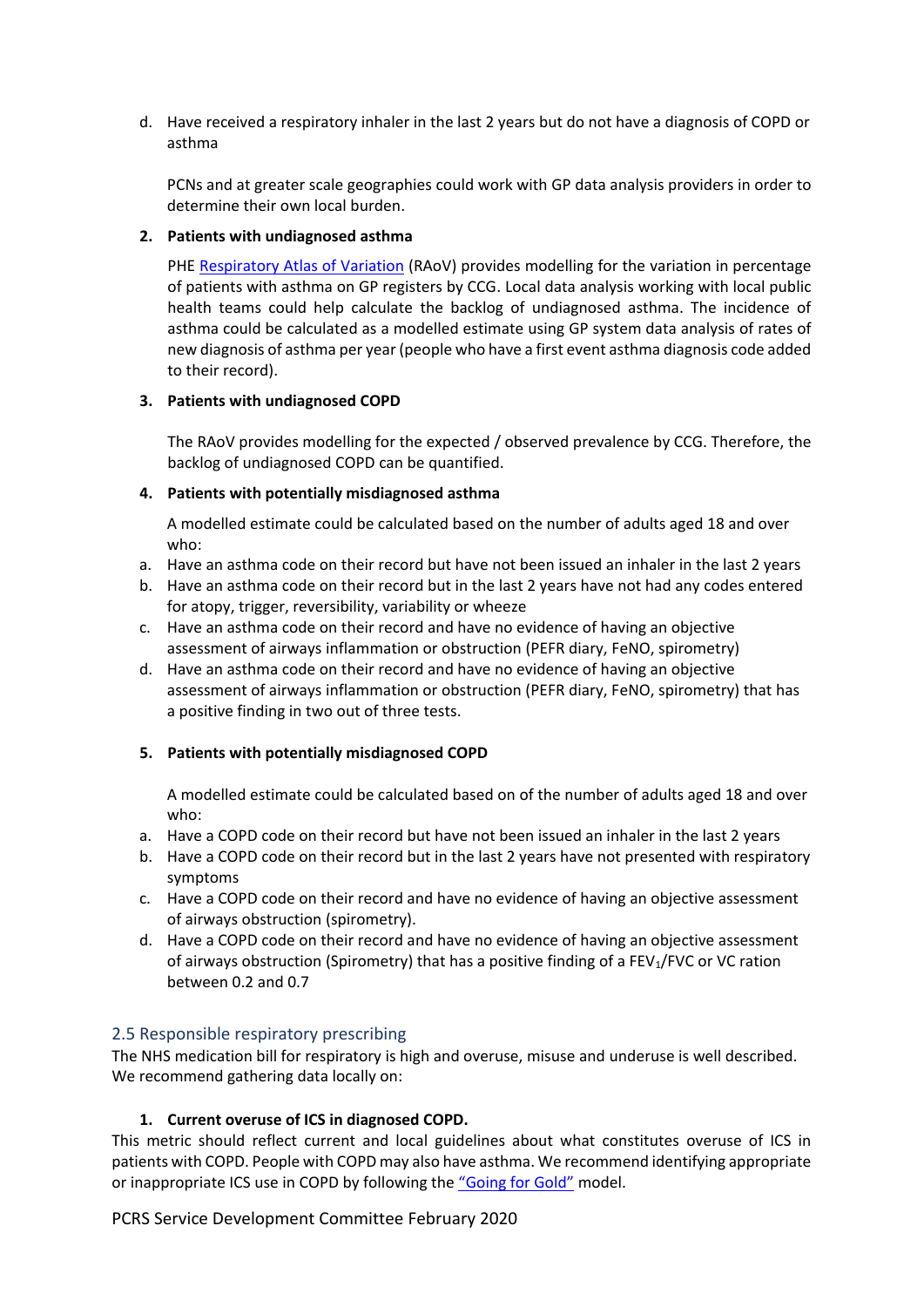# **Data is available at th[e EPCT-2 Respiratory](https://www.nhsbsa.nhs.uk/epact2/dashboards-and-specifications/respiratory-dashboard) dashboard – for example**

|     | Section 1: Introduction / Overview |                                                                                                                                                                                                                                                             |
|-----|------------------------------------|-------------------------------------------------------------------------------------------------------------------------------------------------------------------------------------------------------------------------------------------------------------|
| 1.1 | Title                              | Patients on triple therapy                                                                                                                                                                                                                                  |
| 1.2 | <b>Definition</b>                  | Identifying the proportion of patients, receiving medication used to treat asthma/COPD,<br>prescribed triple therapy based on receiving prescriptions for a combination of LAMA, LABA and<br>ICS inhalers. Results presented for a 12 month rolling period. |
| 1.3 | Reporting<br>Level                 | Practice level (aggregated to CCG).                                                                                                                                                                                                                         |
| 1.4 | <b>Numerator</b>                   | No. of patients receiving triple therapy (LAMA + LABA + ICS) within a 12 month period.<br>Please refer to <b>Annandiv 2</b> (provided in a separate document) for the drug list for this                                                                    |

| 1.3 | Reporting<br>Level                        | Practice level (aggregated to CCG).                                                                                                                                                                                                                                        |
|-----|-------------------------------------------|----------------------------------------------------------------------------------------------------------------------------------------------------------------------------------------------------------------------------------------------------------------------------|
| 1.4 | <b>Numerator</b>                          | No. of patients receiving triple therapy (LAMA + LABA + ICS) within a 12 month period.<br>Please refer to <b>Appendix 2</b> (provided in a separate document) for the drug list for this<br>numerator.                                                                     |
| 1.5 | <b>Denominator</b>                        | No. of patients receiving any medication used to treat asthma/COPD within the reported 12<br>month rolling period.<br>Please refer to <b>Appendix 2</b> (provided in a separate document) for the drug list for this<br>denominator.                                       |
| 1.6 | Methodology                               | Numerator divided by denominator, reported as a percentage.                                                                                                                                                                                                                |
|     | <b>Section 2: Rationale</b>               |                                                                                                                                                                                                                                                                            |
| 2.1 | <b>Purpose</b>                            | Triple therapy is the lowest value intervention according to the value pyramid developed by the<br>London Respiratory Network. For both COPD and asthma, patients receiving triple therapy<br>should be reviewed at least annually with a view to stepping down treatment. |
| 2.2 | <b>Evidence and</b><br><b>Policy Base</b> |                                                                                                                                                                                                                                                                            |

#### **2. Current overuse of high dose ICS in diagnosed asthma**

Around 30% of patients with asthma are receiving high dose ICS. Opinion is that an estimated 10% of all asthma patients should be receiving high dose ICS.

**3. Current use of inhalers in misdiagnosed COPD (using calculated figures described above)** If alternative diagnosis should have been asthma, then inhaler prescription was likely appropriate. Estimating costs may be challenging here as the outcome of a correct diagnosis is likely to incur costs for alternative treatment/s.

**4. Current use of inhalers in misdiagnosed asthma (using calculated figures described above)** Determining misdiagnosed asthma may be challenging as the alternative diagnosis (breathing pattern disorder, vocal cord dysfunction) are very difficult to diagnose or treat.

**5. Current use of inhalers in people with no diagnosis of asthma or COPD**

Data may be available to support the definition of this metric through the CPRD database (Gayle et al 2019). However, costs involved are likely to be small/negligible as it is likely to only involve salbutamol @£1.50 per inhaler

## **Data for excess SABA prescribing using the EPCT-2 Respiratory dashboard could be derived as follows:**

|     | Section 1: Introduction / Overview |                                                                                                                                                                                                                                                                |
|-----|------------------------------------|----------------------------------------------------------------------------------------------------------------------------------------------------------------------------------------------------------------------------------------------------------------|
| 1.1 | Title                              | Excess SABA prescribing                                                                                                                                                                                                                                        |
| 1.2 | <b>Definition</b>                  | Identifying the proportion of patients prescribed preventer inhalers without antimuscarinics who<br>were also prescribed 6 or more SABA inhalers. Figures are reported for a rolling 12 month<br>period.                                                       |
| 1.3 | Reporting<br>Level                 | Practice level (aggregated to CCG).                                                                                                                                                                                                                            |
| 1.4 | <b>Numerator</b>                   | No. patients prescribed 6 or more SABA inhalers in a 12 month period, who were also prescribed<br>a preventer inhaler but not prescribed an antimuscarinic.<br>Please refer to <b>Appendix 2</b> (provided in a separate document) for the drug lists for this |
|     |                                    | numerator.                                                                                                                                                                                                                                                     |
| 1.5 | Denominator                        | No. of patients prescribed a preventer inhaler (see numerator) but not an antimuscarinic (see<br>numerator).                                                                                                                                                   |
| 1.6 | Methodology                        | Numerator divided by denominator, presented as a percentage.                                                                                                                                                                                                   |
|     | <b>Section 2: Rationale</b>        |                                                                                                                                                                                                                                                                |
| 2.1 | <b>Purpose</b>                     | The NRAD report highlighted that asthma patients who overused their SABA medication were at<br>higher risk of death. This metric identifies patients who are potentially overusing SABA<br>medication.                                                         |
| 2.2 | Evidence and<br><b>Policy Base</b> |                                                                                                                                                                                                                                                                |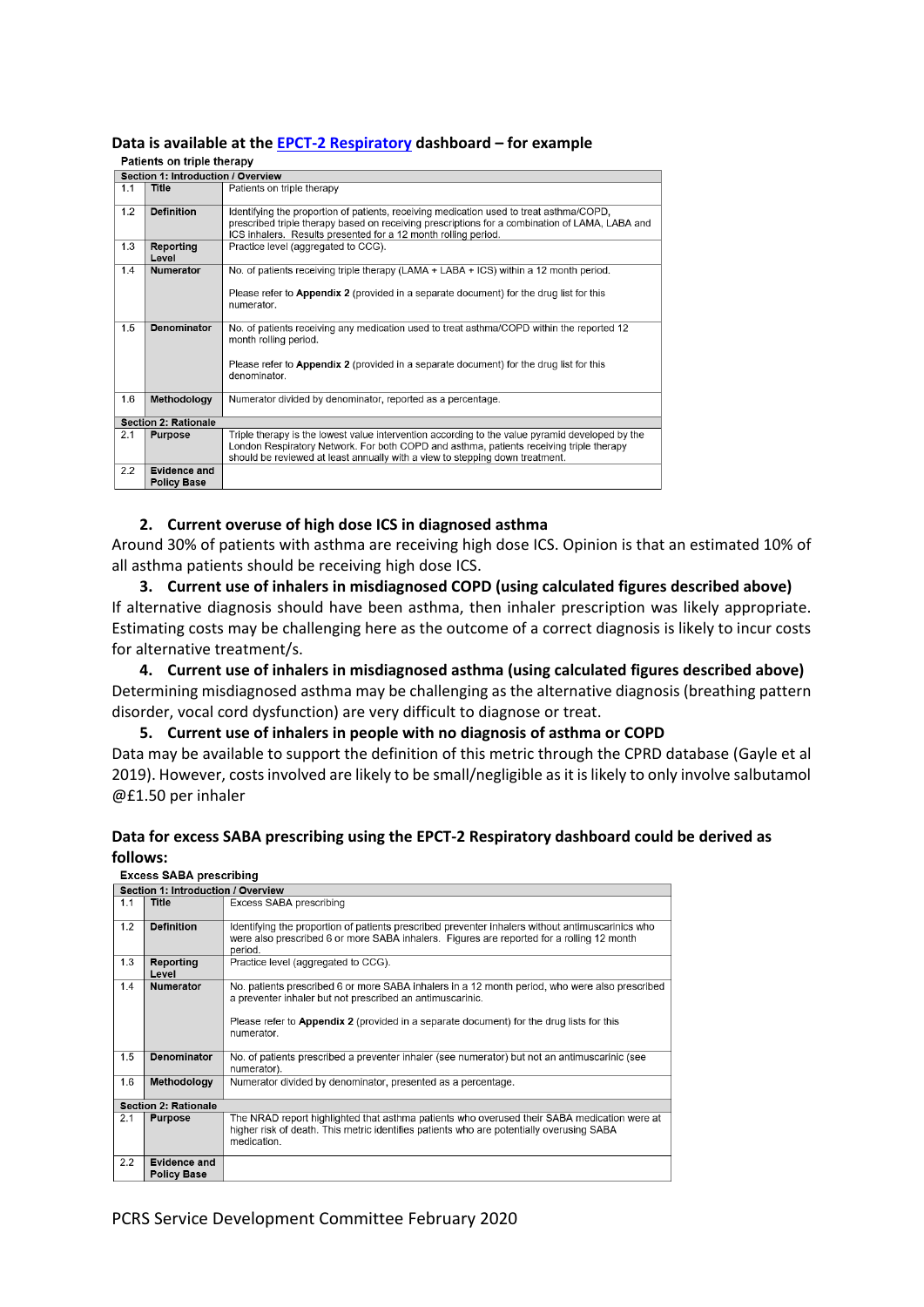## 3.0 Who should the service be for?

The service is for people aged 18 and over who live or are registered with a GP within the Network area and where there is shared access to the referred patient's records:

- 1. Who continue to experience respiratory symptoms beyond an acute phase or diagnosis (such as URTI or pneumothorax) or where the symptoms are recurrent and when a long-term condition is being considered. The respiratory symptoms would be:
	- a. Recurrent wheeze and or chest tightness
	- b. Cough (beyond 8 weeks) (NICE CKS: [https://cks.nice.org.uk/cough#!scenario:2\)](https://cks.nice.org.uk/cough#!scenario:2)
	- c. Breathlessness that is recurrent or lasting longer than 6 weeks and reaching MRC 2 scale or more
		- 1 BLF online breathlessness test: [https://breathtest.blf.org.uk](https://breathtest.blf.org.uk/)
		- 2 NICE CKS[: https://cks.nice.org.uk/breathlessness#!scenario:1](https://cks.nice.org.uk/breathlessness#!scenario:1)
	- d. Recurrent 'chest infection'
- 2. With suspected asthma where the probability level is low or intermediate (BTS/SIGN 2017; Daines 2019; Stonham and Baxter 2019)
- 3. With a diagnosis of COPD or asthma where they have not responded as expected to treatment or the accuracy or quality of the diagnosis has come under question for this or other reasons
- 4. Who have been identified through data analysis (outlined above) to have:
	- a. Undiagnosed asthma or COPD
	- b. A respiratory diagnosis that does not fit diagnostic criteria (potential misdiagnosis)
	- c. Patients admitted to secondary care with a respiratory diagnosis but no previous diagnosis prior to admission.

## 3.1 What would this service provide?

- 1. Receipt and assessment of referral from any HCP within the Network or Hospital
- 2. Structured expert feedback using relevant guidance to the referrer prior to the first visit if required - and after the final visit
- 3. Perform
	- a. Quality assured pre and post bronchodilator spirometry
	- b. FeNO testing
	- c. Exhaled CO testing
- 4. Analyse pre-referral tests, service tests and the clinical history to inform the patient and referring clinician of a probable diagnosis and expected next steps

## 3.2 What would the outputs of the service be?

- 1. **Standard service:** Sufficient information and advice from an expert to the patient and referrer that would allow the start of or continuation of a pathway for treating asthma or COPD within the primary care setting
- 2. **Higher level service:** Initiation +/- follow up of therapy for a new asthma or COPD diagnosis to be managed within the primary care setting
- 3. Escalation to a secondary or tertiary specialist for further advice, diagnostics or treatment from either level of service when a diagnosis has not been confirmed or there remains diagnostic doubt

## 3.3 What skillset is required within the service?

The service should be delivered by HCPs with appropriate training, experience and expertise in respiratory care (Lawlor et al 2017). Desirable skills, knowledge and training for HCPs delivering a respiratory diagnostic service may be:

- Completion of or working towards completion of respiratory assessment module/s, for example:
	- o Diploma module in asthma
	- o Diploma module in COPD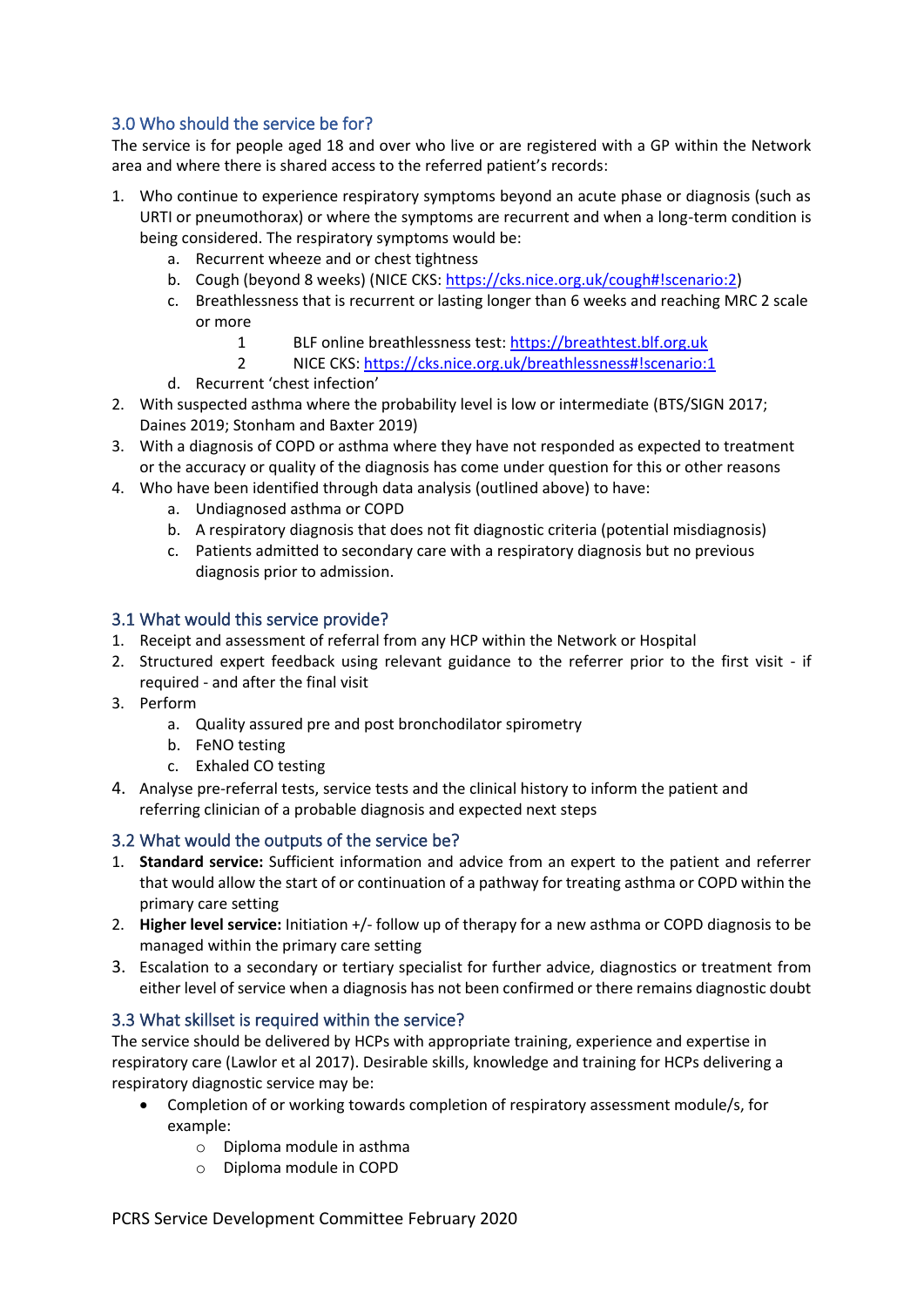o NCSCT Training and Assessment Programme for Smoking Cessation or equivalent

#### **Standard service:**

- An expert HCP in asthma and COPD of sufficient banding and training to formulate and recommend a diagnosis and treatment
- An HCP with the training and qualification to **perform** the relevant tests
- An HCP with the training and qualification to **interpret** the relevant tests

#### **Higher level service:**

As above plus:

• A prescriber

## 3.4 What health professionals could work in or connect with the service?

- Physicians
	- o GP (receive and refer patients; Standard/Advanced respiratory care)
	- o A&E physician (receive and refer patients; Standard/Advanced respiratory care)
	- o Consultant (accept referrals; Expert respiratory care)
- Nurses (Band 7 or 8) (work within the integrated care system)
	- o Practice nurse (receive and refer patients; Advanced respiratory care)
	- o Community nurse (receive and refer patients; Standard respiratory care)
	- o Community pharmacists (community practice) (receive and refer patients; Standard respiratory care)
- Allied healthcare professionals (work within the integrated diagnostic system)
	- o Band 4 healthcare assistants, lung physiology team, nursing assistants)
- Administrator/manager
- IT support

## 3.5 Working with patients and carers to co-design the service

PCRS recommends working with patients, carers and local or national patient representative groups to develop the service specification. Local knowledge about sites and travel and acceptability can only be determined by users. Seek help from [BLF](https://www.blf.org.uk/) and [AUK](https://www.asthma.org.uk/) or your local patient groups.

## 4.0 Accommodating people with respiratory symptoms in the service

We have started to collect some data from experienced respiratory practitioners in diagnostic services about what is expected to be the number of people who can be seen per session and number of sessions required per week/month/year for the population needing testing

*Number of people that can be seen in a 'session'.*

Relevant metrics that could be used for calculating an average 'session' length are in the NICE Resource Impact Appendices for diagnosis of asthma [\(https://www.nice.org.uk/guidance/ng80/resources\)](https://www.nice.org.uk/guidance/ng80/resources) and may include:

- Average number of minutes of nurse time to perform objective tests (FeNO, spirometry,
- reversibility, peak flow, direct bronchial challenge, other?)
- Time allowed to review and repeat unusual tests
- Average number of minutes of [HCP] time to interpret data

| <b>Session length (hours)</b>                          | 4 hours   |
|--------------------------------------------------------|-----------|
| Average appointment duration for new patients          | 1 hour    |
| Average appointment duration for follow-up appointment | 0.3 hours |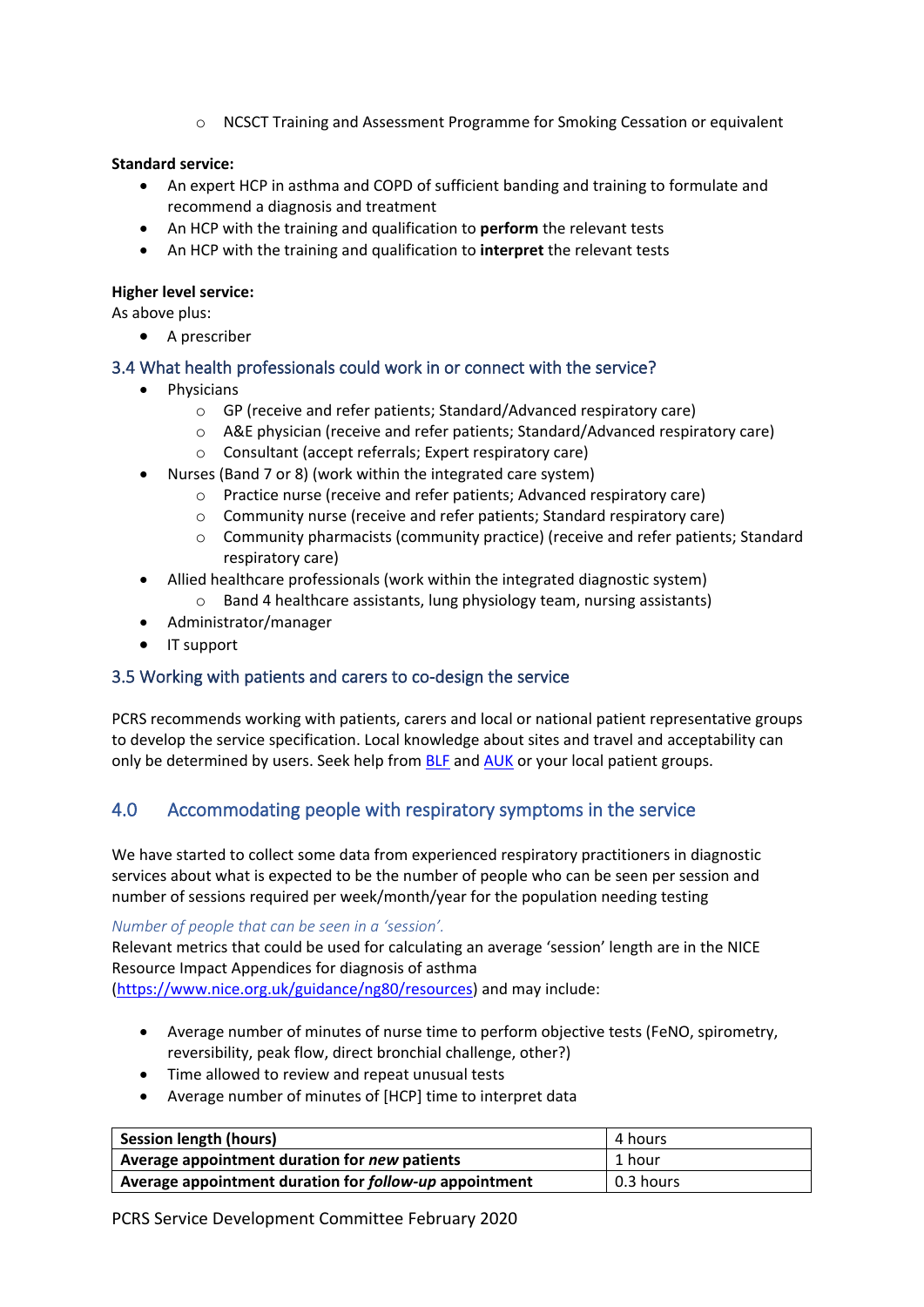A typical new patient comprehensive consultation may consist of:

- FeNO: 10–15 minutes
- Spirometry: 20 minutes
- Reversibility: 45 minutes with a 20-minute rest period post bronchodilator
- PEFR: 10 minutes
- Review, interpretation and, if starting treatment, patient education: 30–40 minutes

*Number of people who will DNA per session* 

|  |  |  |  | Number of patients issued an appointment but not attending |  |  | 20% |  |  |  |
|--|--|--|--|------------------------------------------------------------|--|--|-----|--|--|--|
|  |  |  |  |                                                            |  |  |     |  |  |  |

*Time taken to review referrals, write up results and conclusions and provide output back to referrer or into new service* 

| HCP time per patient                           | $\vert$ 0.25 hours |
|------------------------------------------------|--------------------|
| Administrative time (if available) per patient | $\vert$ 0.25 hours |

## 5.0 Workers within the service

We recommend the following metrics are calculated to understand the number of workers required per year allowing for leave, sickness selecting from the following skill sets:

- An expert HCP in asthma and COPD of sufficient banding and training to formulate and recommend a diagnosis and treatment
- An HCP with the training and qualification to **perform** the relevant tests (ARTP training, other qualification?)
- An HCP with the training and qualification to **interpret** the relevant tests
- A prescriber
- Management and administration

| <b>Number of HCPs (diagnosis and treatment)</b>   |
|---------------------------------------------------|
| <b>Number of HCPs (performing tests)</b>          |
| <b>Number of HCPs (interpreting test results)</b> |
| Number of administration staff                    |

## 6.0 Equipment and Consumables

These costs and volume are dependent on what is calculated from Sections 1.0 and 2.0 and 3.0. It is recommended that at least two of each machine (FeNO, exhaled CO and spirometry) be available to account to annual calibration and cleaning.

FeNO machine:

| <b>FeNO machines</b>           |                   | Estimated cost          |
|--------------------------------|-------------------|-------------------------|
| Consumables (bacterial filter, | Required per year | Estimated cost per year |
| disposable mouth tubes)        |                   |                         |

• NICE Resource Impact Appendices for diagnosis of asthma [\(https://www.nice.org.uk/guidance/ng80/resources\)](https://www.nice.org.uk/guidance/ng80/resources) indicates 5 machines for 100K population

Exhaled CO monitors:

| <b>Exhaled CO monitor</b>     |                   | <b>Estimated cost</b>   |  |  |
|-------------------------------|-------------------|-------------------------|--|--|
| Consumables (disposable mouth | Required per year | Estimated cost per year |  |  |
| tubes, D pieces)              |                   |                         |  |  |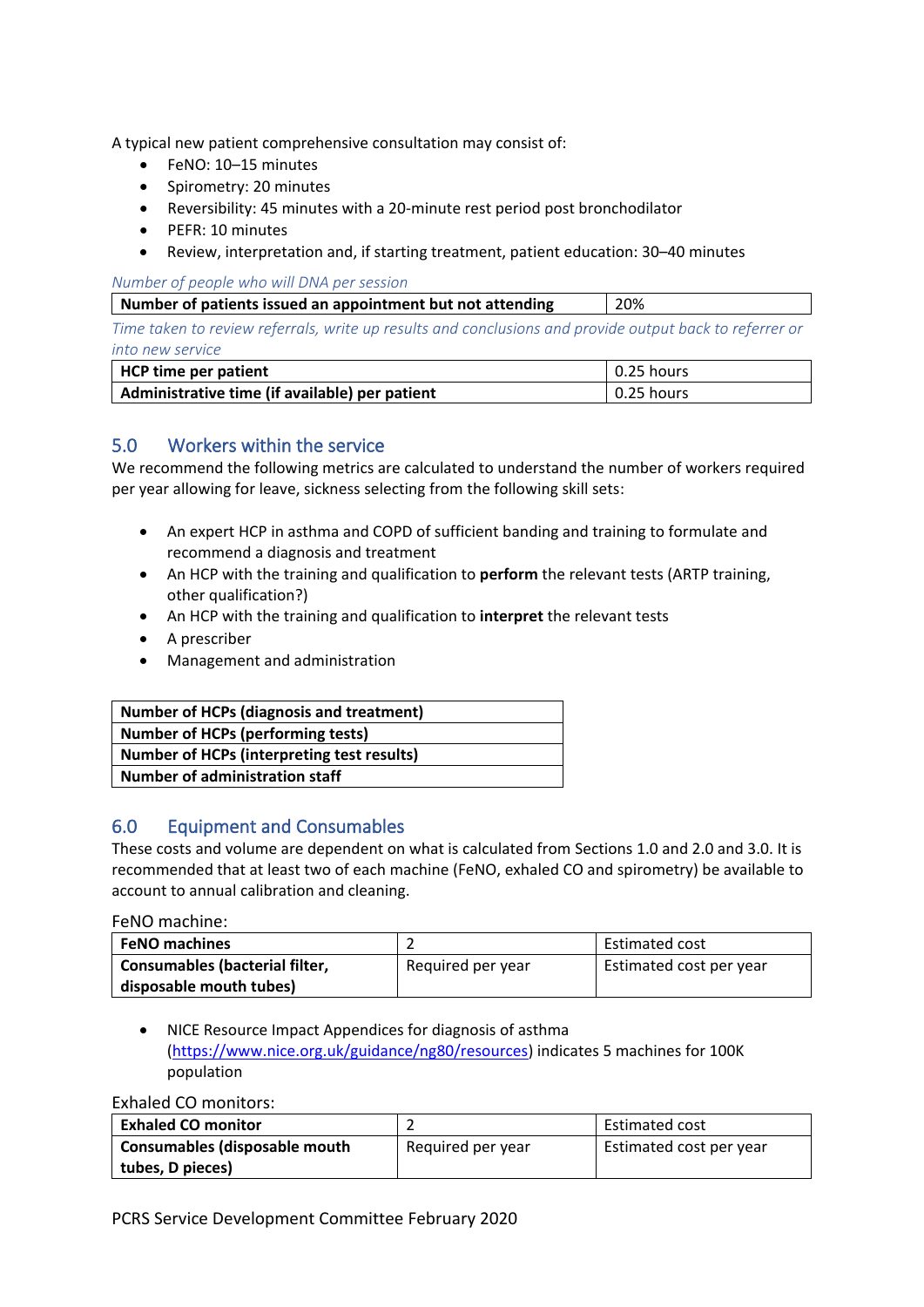• 2016 estimates from the London Clinical Senate estimate 20 units for ~6000 tests conducted per year [\(http://www.londonsenate.nhs.uk/wp-content/uploads/2015/04/The-expired](http://www.londonsenate.nhs.uk/wp-content/uploads/2015/04/The-expired-carbon-monoxide-CO-test-guidance-for-health-professionals.pdf)[carbon-monoxide-CO-test-guidance-for-health-professionals.pdf](http://www.londonsenate.nhs.uk/wp-content/uploads/2015/04/The-expired-carbon-monoxide-CO-test-guidance-for-health-professionals.pdf)

Spirometry:

| <b>Spirometry machines</b>       |                   | <b>Estimated cost</b>   |  |  |
|----------------------------------|-------------------|-------------------------|--|--|
| Consumables (filters, disposable | Required per year | Estimated cost per year |  |  |
| mouth tubes)                     |                   |                         |  |  |

Bronchial reversibility:

| <b>Drugs</b>              | Required per year | Estimated cost per year |
|---------------------------|-------------------|-------------------------|
| <b>Volumetric spacers</b> | Required per year | Estimated cost per year |

Peak flow:

| <b>Peak flow meter</b>        | Required per year | Estimated cost per year |
|-------------------------------|-------------------|-------------------------|
| Consumables (disposable mouth | Required per year | Estimated cost per year |
| tubes)                        |                   |                         |

## 7.0 Receipt and assessment of referral

The referral and assessment process are key to making the "hub" activity as efficient as possible. This is a pathway that needs to include more than the diagnostic specialists. Primary Care HCPs need to ensure basic history, examinations and tests are done that would ideally be available on referral to the service.

We recommend for breathlessness symptom the [Southwark Clinical Effectiveness](http://www.clinicaleffectivenesssouthwark.co.uk/) approach as an exemplar. It is based on work by [Impress](https://www.respiratoryfutures.org.uk/resources/impress-documents/impress-breathlessness-algorithm/) (BTS/PCRS collaboration) in 2012. A chronic cough approach would also be required and could be agreed locally. Here is an example of a [Chronic Cough](https://www.respiratoryacademy.co.uk/wp-content/uploads/2017/08/RCP-digital-breathlessness-adult-cough-assessment.pdf)  [Algorithm](https://www.respiratoryacademy.co.uk/wp-content/uploads/2017/08/RCP-digital-breathlessness-adult-cough-assessment.pdf) though others exist.

## 8.0 Testing protocol within the Service

This section will detail protocols for objective testing to be conducted following patient referral to the service**.** Test should be conducted in the following order: FeNO, exhaled CO, spirometry and reversibility.

## **Protocol for FeNO testing**

*Devices for this test are available from a number of companies. This protocol is an example provided by PCRS committee member Joanne King (King Edward VII Hospital, Berkshire); see Appendices for full protocol. Please use the [PCRS community platform](https://pcrscommunity.forumbee.com/) to connect with other members who may be using different devices.* 

## **Measuring Fractional Exhaled Nitric Oxide (FeNO) using a Bedfont NObreath meter**

- 1. Obtain informed consent from patient prior to starting test. The patient should be seated. Turn the unit on WITHOUT the flow meter attached. The unit should be in an upright position with the rear exterior port NOT occluded.
- 2. Attach a new mouthpiece to the flowmeter.
- 3. Once secured, attach the flowmeter with mouthpiece to the device.
- 4. Instruct the patient to sit upright, put on a nose clip and hold the machine upright, with the display screen and mouthpiece towards them. Do not cover the rear exterior port.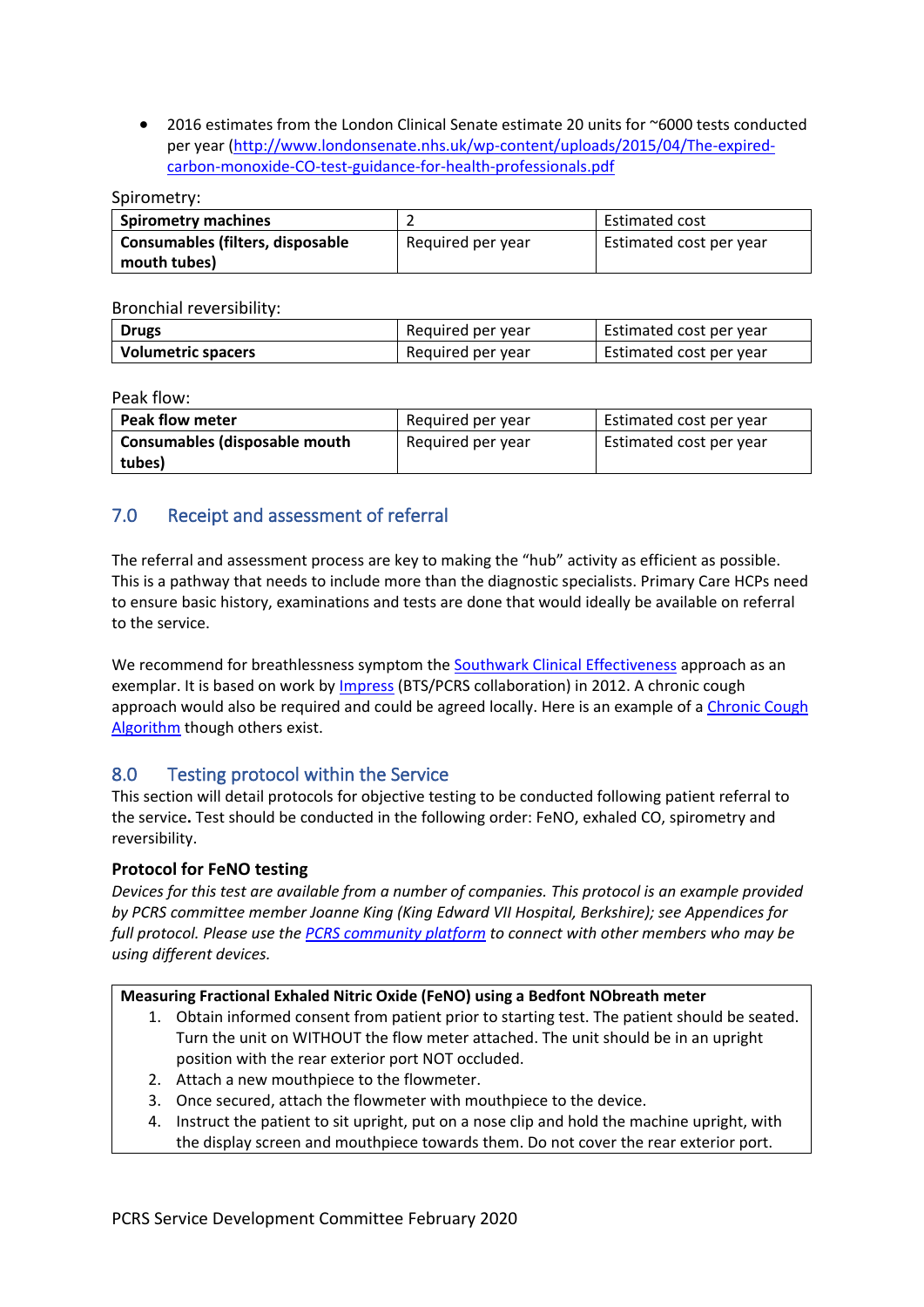- 5. Select either the adult icon or child icon (<12 years of age) depending on your patients age. The child icon requires young participants to blow for 10 seconds, adults for 12 seconds.
- 6. The machine will beep once. Ask the patient to inhale deeply away from the mouthpiece
- 7. After three seconds the machine will beep twice ask the patient to place the mouthpiece in their mouth and exhale moderately, ensuring the silver ball is raised up into the white tabbed region of the flowmeter.
- 8. Patients should continue to exhale until the progress bar has reached its limit (after 10 or 12 seconds)
- 9. The machine will beep again, and you will see a measurement on the screen in parts per billion (ppb
- 10. Repeat once more, giving two results. These results should be reproducible, i.e. within 10%. The test must be repeated until two sequential results are within 10% of each other, up to a maximum of 8 attempts.

## **Protocol for Exhaled CO**

Follow these links to understand how to use exhaled CO monitoring in practice.

- NHSE London Senate "[Helping Smokers Quit](http://www.londonsenate.nhs.uk/helping-smokers-quit/)" [Exhaled CO Guidance](http://www.londonsenate.nhs.uk/wp-content/uploads/2015/04/The-expired-carbon-monoxide-CO-test-guidance-for-health-professionals.pdf)
- Primary Care Respiratory Update on [Exhaled CO test](https://www.pcrs-uk.org/sites/pcrs-uk.org/files/CarbonMonoxideTesting.pdf) from PCRS
- NCSCT Standard Treatment programme including [CO testing](https://www.ncsct.co.uk/usr/pub/NCSCT%20STP.pdf)

## **Protocol for spirometry**

*Devices for this test are available from a number of companies. This protocol is an example provided by PCRS committee member Joanne King (King Edward VII Hospital, Berkshire); see Appendices for full protocol*

| <b>Review for</b><br>1. |                                     | $\bullet$ | Haemoptysis (blood in sputum)                                  |
|-------------------------|-------------------------------------|-----------|----------------------------------------------------------------|
|                         | contraindications for<br>spirometry | ٠         | Pneumothorax (puncture in the lung wall)                       |
|                         |                                     | ٠         | Unstable heart disease e.g., angina                            |
|                         |                                     | ٠         | Unstable hypertension (high blood pressure)                    |
|                         |                                     | $\bullet$ | Aneurysm (ballooning) chest, abdomen, cerebral                 |
|                         |                                     | ٠         | Recent eye surgery (advice from surgeon)                       |
|                         |                                     | $\bullet$ | Acute illness/disorders                                        |
|                         |                                     | $\bullet$ | Recent thoracic/abdominal surgery (advice from surgeon)        |
| 2.                      | <b>Prepare spirometer</b>           | ٠         | Prepare equipment as per manufacturer's instructions           |
|                         |                                     | $\bullet$ | Accuracy check to be performed prior to clinic and then every  |
|                         |                                     |           | 4 hours. A 3L or 1L Syringe is to be used, calibration should  |
|                         |                                     |           | produce a measured value within +/-3%                          |
|                         |                                     | $\bullet$ | Spirometer should be kept at room temperature if possible      |
|                         |                                     | $\bullet$ | Cleaning and maintenance - as per manufacturer's               |
|                         |                                     |           | instructions, for destruction of pathogens by chemical means   |
| З.                      | Infection prevention                | $\bullet$ | One Way filters - disposable (single patient use)              |
|                         |                                     | $\bullet$ | Calibration - all components assembled - check for leaks (keep |
|                         |                                     |           | at same temperature as room) If calibration pre-set, use       |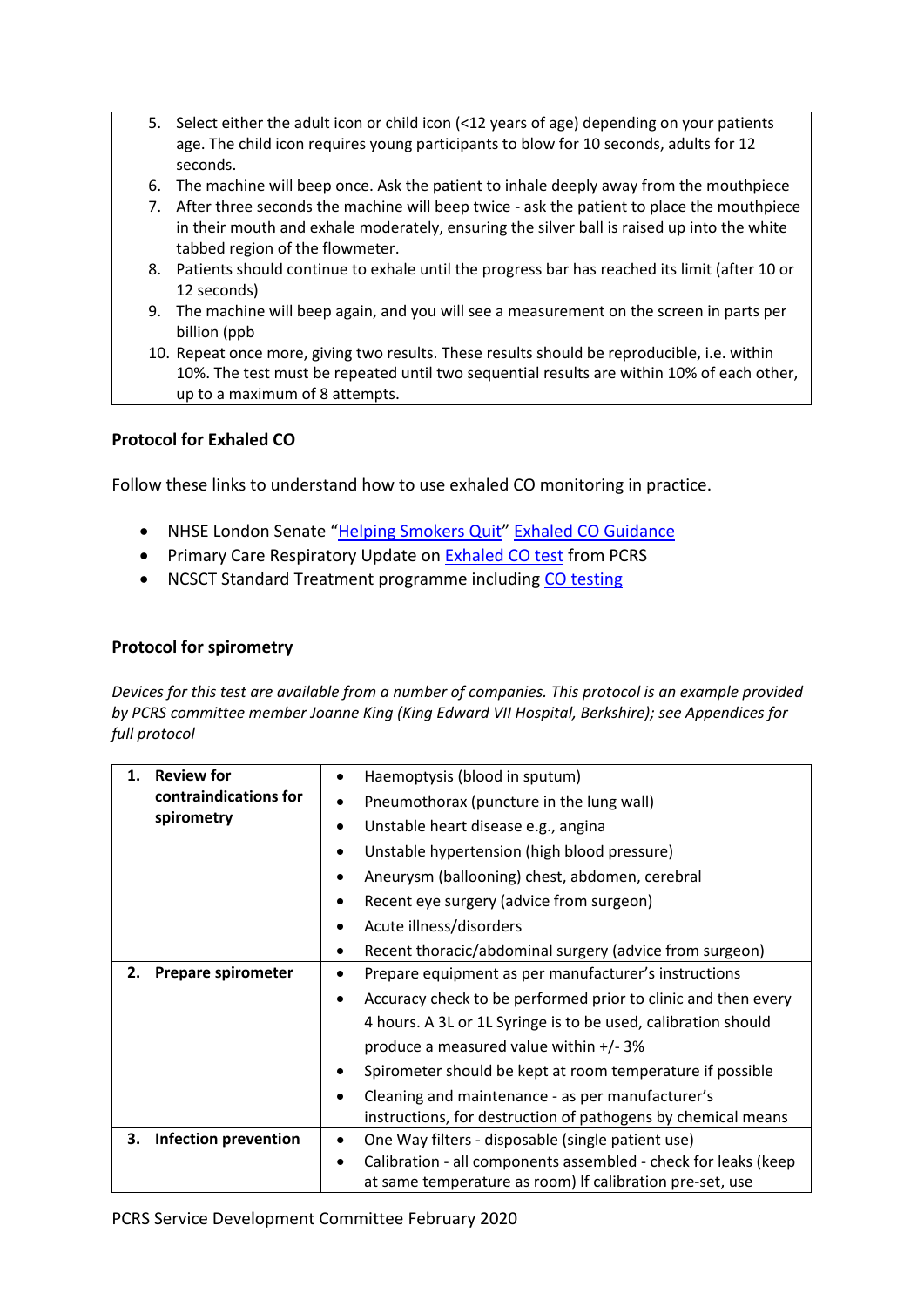|                         | physiological check (member of staff with known normal<br>values) Record data<br>If patient known or suspected MRSA, TB, HIV, Pseudomonas<br>infection, or Hep B, q=use a SafeTway mouthpiece or a BVF<br>(single patient use) and preferably perform spirometry at the<br>end of clinic |  |
|-------------------------|------------------------------------------------------------------------------------------------------------------------------------------------------------------------------------------------------------------------------------------------------------------------------------------|--|
| Perform procedure<br>4. | Explain and demonstrate each procedure to the patient, ensure                                                                                                                                                                                                                            |  |
|                         | patient is sitting comfortably:                                                                                                                                                                                                                                                          |  |
|                         | 1. Relaxed VC (Vital Capacity) x 3 blows                                                                                                                                                                                                                                                 |  |
|                         | Nose clip should be worn during this manoeuvre                                                                                                                                                                                                                                           |  |
|                         | Take a deep breath in. Put mouthpiece into mouth behind<br>front teeth, and then exhale as far and as long as possible in<br>their own time.                                                                                                                                             |  |
|                         | Verbally encourage ++                                                                                                                                                                                                                                                                    |  |
|                         | Need two blows within 5% or 100mls of each other                                                                                                                                                                                                                                         |  |
|                         | Remove nose clip<br>2. Forced VC x 3 blows (nose clip is not essential)                                                                                                                                                                                                                  |  |
|                         | As above for inspiration<br>٠                                                                                                                                                                                                                                                            |  |
|                         | Blow out as hard and as fast as possible for as long as<br>possible - maximum effort needed                                                                                                                                                                                              |  |
|                         | Verbally encourage ++                                                                                                                                                                                                                                                                    |  |
|                         | Observe the flow/volume curve as each FVC manoeuvre is<br>$\bullet$<br>being performed to identify slow starts, early stops or<br>variability in flow within manoeuvre                                                                                                                   |  |
|                         | Need best of two blows within 5% or 100mls to 150mls of<br>each other                                                                                                                                                                                                                    |  |
|                         | Maximum of 8 blows at one sitting                                                                                                                                                                                                                                                        |  |
|                         | If patient is unable to achieve these standards, document why this<br>is and consider rebooking or referring to clinic medical team.                                                                                                                                                     |  |
|                         | <b>BRONCHODILATOR REVERSIBILITY (using a SHORT ACTING</b><br><b>BRONCHODILATOR)</b>                                                                                                                                                                                                      |  |
|                         | Baseline FEV <sub>1</sub> , FVC, VC recorded as above                                                                                                                                                                                                                                    |  |
|                         | Ensure technically acceptable baselines before the<br>٠<br>administration of a Short Acting Beta Agonist (SABA) - 2.5mg<br>Salbutamol administered via a nebuliser or 400mcg Salbutamol<br>inhaler (4 Puffs) via disposable Spacer device                                                |  |
|                         | The SABA administration should be discontinued if the patient<br>complains of symptoms such as increased shortness of<br>breath/wheeze, palpitations, flushing                                                                                                                           |  |
|                         | The monitoring of the patients pulse rate and BP is<br>recommended for susceptible patients ie Hyperthyroidism,<br>cardiovascular disease, arrhythmias, hypertension                                                                                                                     |  |
|                         | After the short acting bronchodilator has been administrated<br>wait for 20 minutes then repeat spirometry recording - $FEV1$ ,<br>FVC, VC                                                                                                                                               |  |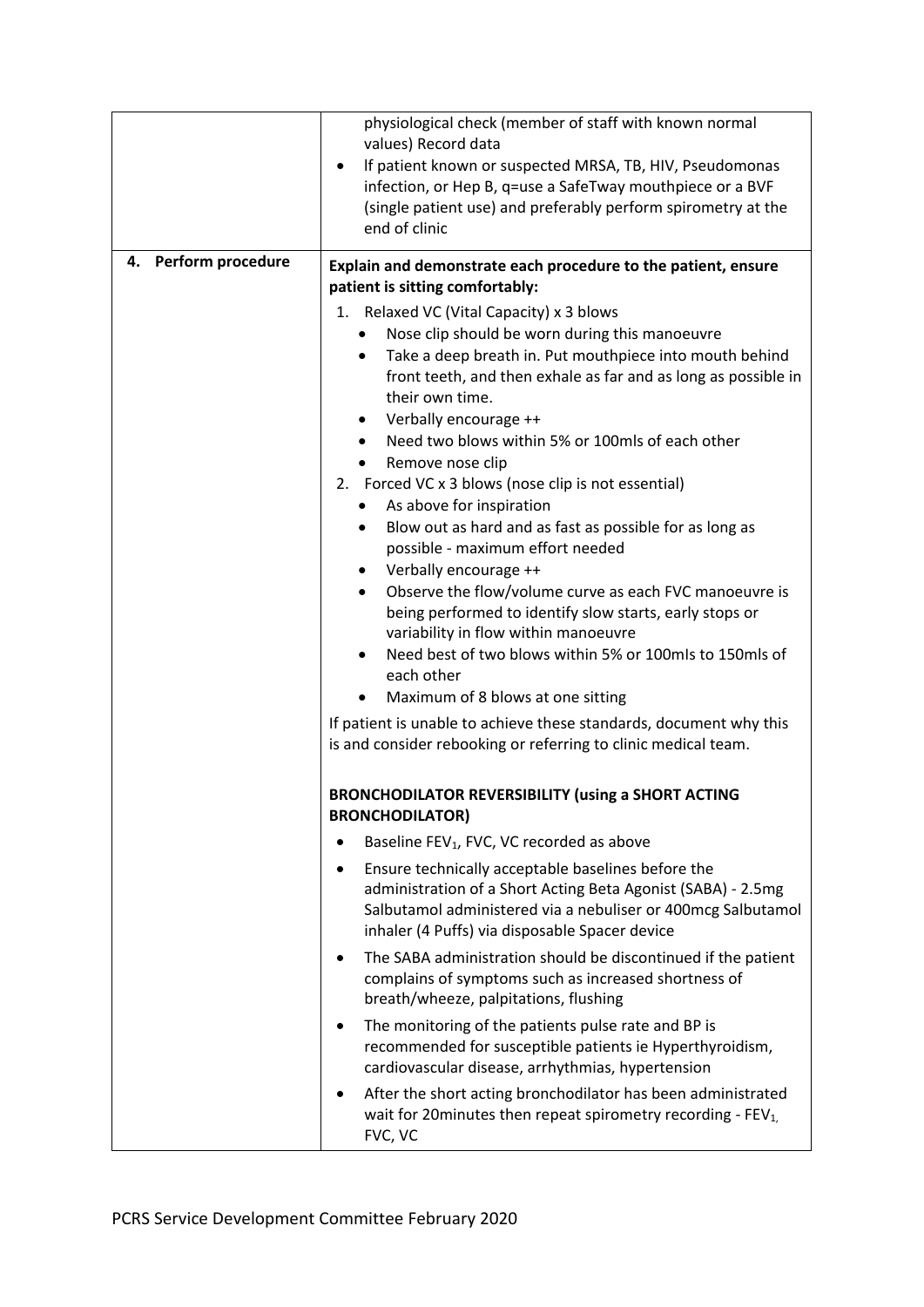| In Asthma - an increase in $FEV_1$ of 200mls/12% may indicate<br>$\bullet$<br>Asthma<br>In COPD - A limited degree of reversibility or none would<br>$\bullet$<br>indicate COPD. Post bronchodilator FEV <sub>1</sub> % is recorded for |
|-----------------------------------------------------------------------------------------------------------------------------------------------------------------------------------------------------------------------------------------|
| classification of disease (GOLD classification)                                                                                                                                                                                         |
| Consider oral steroid trial (30mgs oral prednisolone for 2 / 52) and<br>repeat forced blows                                                                                                                                             |
| Transfer results onto spirometry template in the notes and<br>flow/volume and time/volume graphs to be secured or scanned<br>into the patients notes.                                                                                   |

## 9.0 Best practice examples of referrer and patient feedback and information

The [PCRS community platform](https://pcrscommunity.forumbee.com/) has active members who have developed local referrer protocols and letters back to referrers and for patients. See **Appendix 3** for an example referral letter designed to merge data from GP systems.

## 10.0 Recommended coding

Evaluation of the service will require the use of consistent coding and can be supported by consultation templates. This will also help with searching for people with potential inaccurate diagnosis and suspected diagnosis. We recommend using the [codes](https://www.rcplondon.ac.uk/file/10022/download) selected by the National asthma and COPD audit with examples below.

| <b>Read</b><br>Code | v <sub>2</sub> Term <sub>30</sub>         | <b>SNOMED</b><br>conceptid | <b>SNOMED</b><br>descriptionid |
|---------------------|-------------------------------------------|----------------------------|--------------------------------|
| H300                | Chronic obstructive pulm.dis.             | 13645005                   | 475431013                      |
| H <sub>33</sub>     | Asthma                                    | 195967001                  | 301485011                      |
|                     | Acute exacerbation of chronic obstructive |                            |                                |
| H3122               | airways disease                           | 195951007                  | 301453013                      |
| H333                | Acute exacerbation of asthma              | 304527002                  | 446841017                      |
| 137R                | Current smoker                            | 77176002                   | 503483019                      |
| 137S                | Ex smoker                                 | 8517006                    | 15047015                       |
| 66Yf                | Numb COPD exacer in past year             | 723245007                  | 3335171010                     |
| 663y.               | Num asthm exacs in past year              | 366874008                  | 490425015                      |
| 8H7i.               | Referral: smok cessatn advisor            | 395700008                  | 1489355012                     |
| 745H4               | Smoking cessation drug therapy            | 713700008                  | 3297364011                     |

## 11.0 Performance and Quality Metrics

We recommend review of the measurables that have been developed over the last decade by the [RCP NACAP](https://www.rcplondon.ac.uk/projects/national-asthma-and-copd-audit-programme-nacap) team as they represent a continuous consensus of standards across disciplines and stakeholders. They can assist you to decide and agree a Quality Improvement strategy in Pulmonary Rehabilitation, in primary care and in hospitals. Whilst the primary care queries are only being asked in Welsh practices there could still be opportunities to collect data on progress locally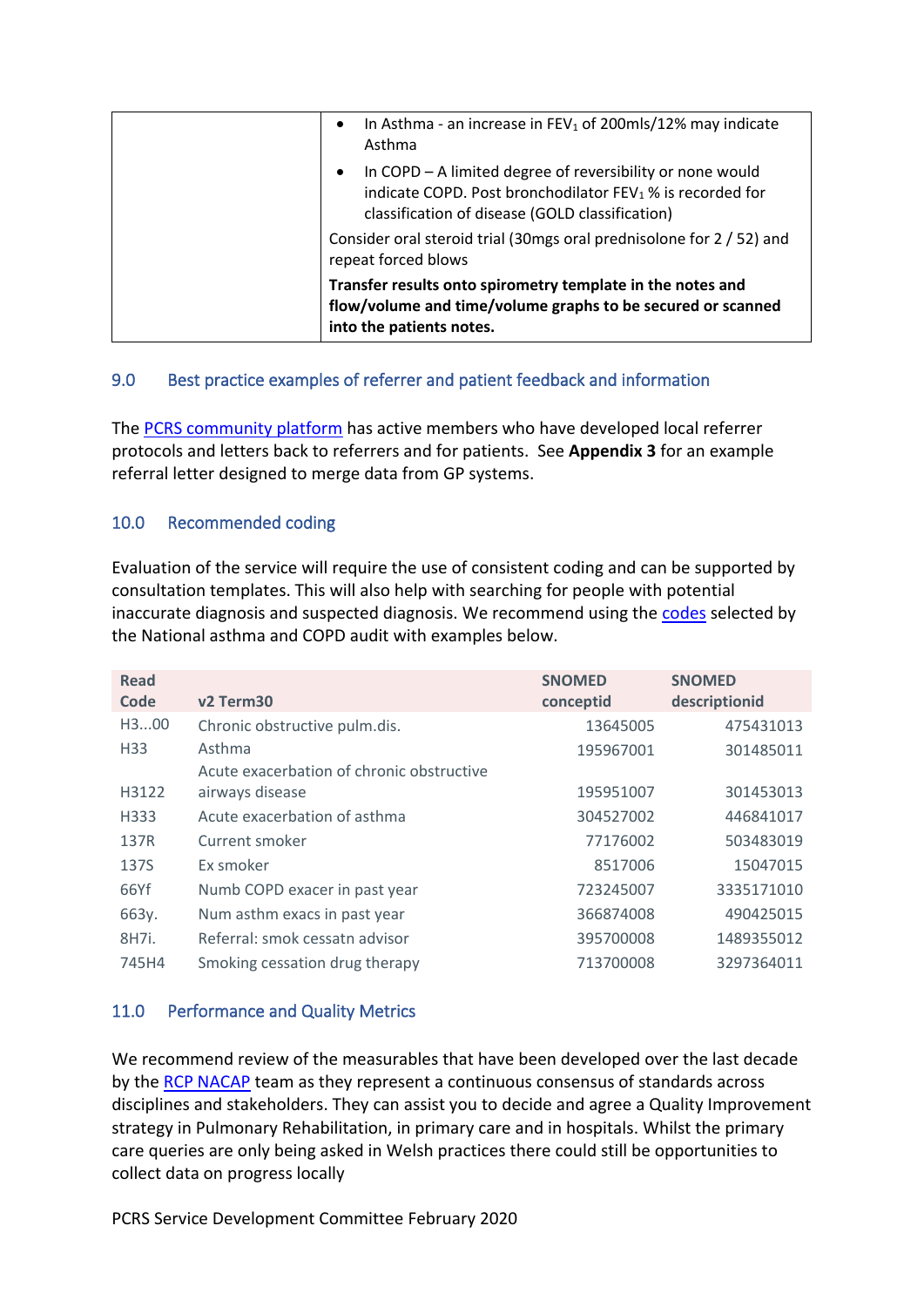The TFLH [data tracker](https://www.blf.org.uk/taskforce/data-tracker) describes the key metrics decided by this group of 29 professional, patient and other stakeholders.

## 12.0 Integrating the network service to secondary and tertiary care

We recommend the [Respiratory Futures](https://www.respiratoryfutures.org.uk/) site to see what is happening with integration of primary secondary and tertiary services locally and regionally. We have more respiratory physicians, nurses, physiotherapists, pharmacists and physiologists than ever who are working together across traditional boundaries to ensure pathways make sense for patients and for workforce efficiencies and resilience.

This paper was developed through conversation between providers, commissioners, patients who have experience of or work in all tiers of the health service. When you develop your plan we recommend that make sure these people are also at your table

We're grateful to our corporate supporters AstraZeneca UK Ltd, Boehringer Ingelheim Ltd, Chiesi Ltd, Cipla EU Ltd, Circassia Pharmaceuticals plc and Napp Pharmaceuticals for their financial support which supports the core activities of the Charity and allows PCRS to make its services either freely available or at greatly reduced rates to its members. [See PCRS statement on pharmaceutical funding.](https://www.pcrs-uk.org/company-papers)

Charity Number 1098117 Company Number 4298947 VAT Registration Number 866 1543 09 Registered office Miria House, 1683b High Street, Knowle, B93 0LL Telephone +44 (0)1675 477600 Email [info@pcrs-uk.org](mailto:info@pcrs-uk.org) Website [https://www.pcrs-uk.org](https://www.pcrs-uk.org/)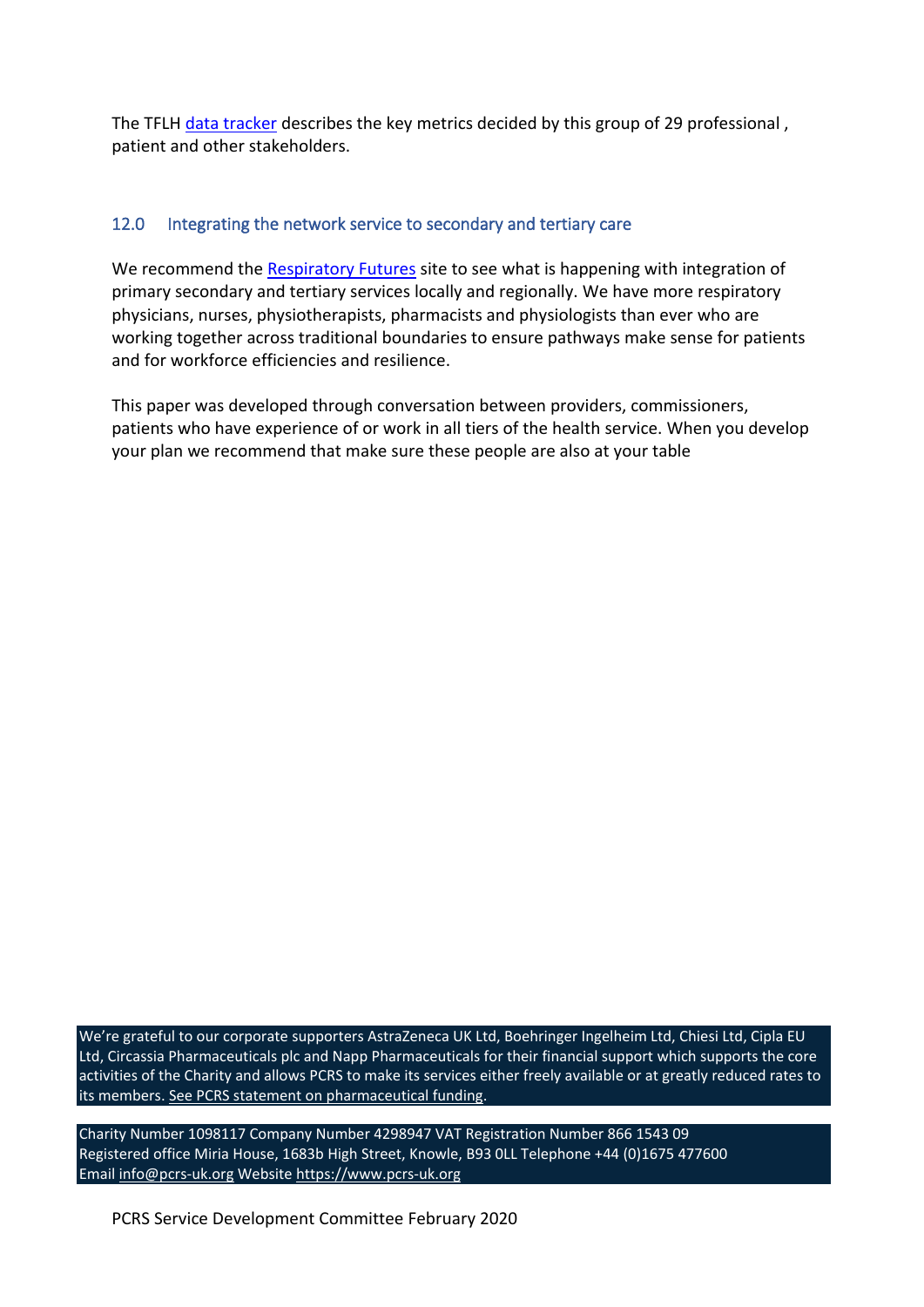## References

Baxter N. Breathlessness in the primary care setting. Curr Opin Support Pall Care 2017;11:152-158.

BTS/SIGN. SIGN 153. British guideline on the management of asthma. Published September 2016. Available at[: https://www.brit-thoracic.org.uk/document-library/clinical](https://www.brit-thoracic.org.uk/document-library/clinical-information/asthma/btssign-asthma-guideline-2016/)[information/asthma/btssign-asthma-guideline-2016/.](https://www.brit-thoracic.org.uk/document-library/clinical-information/asthma/btssign-asthma-guideline-2016/) Accessed May 2019.

Daines L, et al. Clinical prediction models to support the diagnosis of asthma in primary care: a systematic review protocol. npj Prim Care Respir Med 2018;28:15.

Daines L. Asthma guidelines in practice – A PCRS-UK consensus. PCRU 2019

Figarska SM, Boezen HM, Vonk JM. Dyspnoea severity, changes in dyspnoea status and mortality in the general population: The Vlagtwedde/Vlaardingen study. Eur J Epidemiol. 2012;27:867–876

Gayle A, et al. Real-life prescribing of asthmatic treatments in UK general practice over time using 2014 BTS/SIGN steps. npj Prim Care Respir Med 2019;29:25

Gray M. Value based healthcare. BMJ 2017;356:j437.

Hopkinson S, et al. Breathing SPACE – a practical approach to the breathless patient. Npj Primary Care Respir Med 2017;27:5.

Jayatunga W, et al. Code sets for respiratory symptoms in electronic health records research: a systematic review protocol. BMJ Open 2019;9:e025965.

Jones RCM, et al. Opportunities to diagnose chronic obstructive pulmonary disease in routine care in the UK: a retrospective study of a clinical cohort. Lancet Respir Med 2014;2:267–276.

Lawlor R. Fit to care: key knowledge skills and training for clinicians providing respiratory care. PCRS-UK/FTC/JUN2017/V1. Available at: [https://www.pcrs-uk.org/sites/pcrs](https://www.pcrs-uk.org/sites/pcrs-uk.org/files/FitToCare_FINAL.pdf.%20Accessed%20May%202019)[uk.org/files/FitToCare\\_FINAL.pdf. Accessed May 2019.](https://www.pcrs-uk.org/sites/pcrs-uk.org/files/FitToCare_FINAL.pdf.%20Accessed%20May%202019)

Pearson M, et al. Diagnosis of airway obstruction in primary care in the UK: the CADRE (COPD and Asthma Diagnostic/management Reassessment) programme 1997-2001. Int J Chron Obstruct Pulmon Dis 2006;1:435-43.

Roberts NJ, et al. The diagnosis of COPD in primary care; gender differences and the role of spirometry. Respir Med 2016;111:60-63.

Shabab L, et al. Prevalence, diagnosis and relation to tobacco dependence of chronic obstructive pulmonary disease in a nationally representative population sample. Thorax 2006;61:1043-1047. [Jennifer Quint is currently running and study to identify code sets for the identification of patients with respiratory symptoms in electronic health records]

Stonham C, Baxter N. FeNO testing for asthma diagnosis – A PCRS consensus. *In preparation.*

Ward DG, et al. How accurate is diagnosis of asthma in a general practice dataset? A review of patients' notes and questionnaire-reported symptoms. Br J Gen Pract 2004;54:753-758.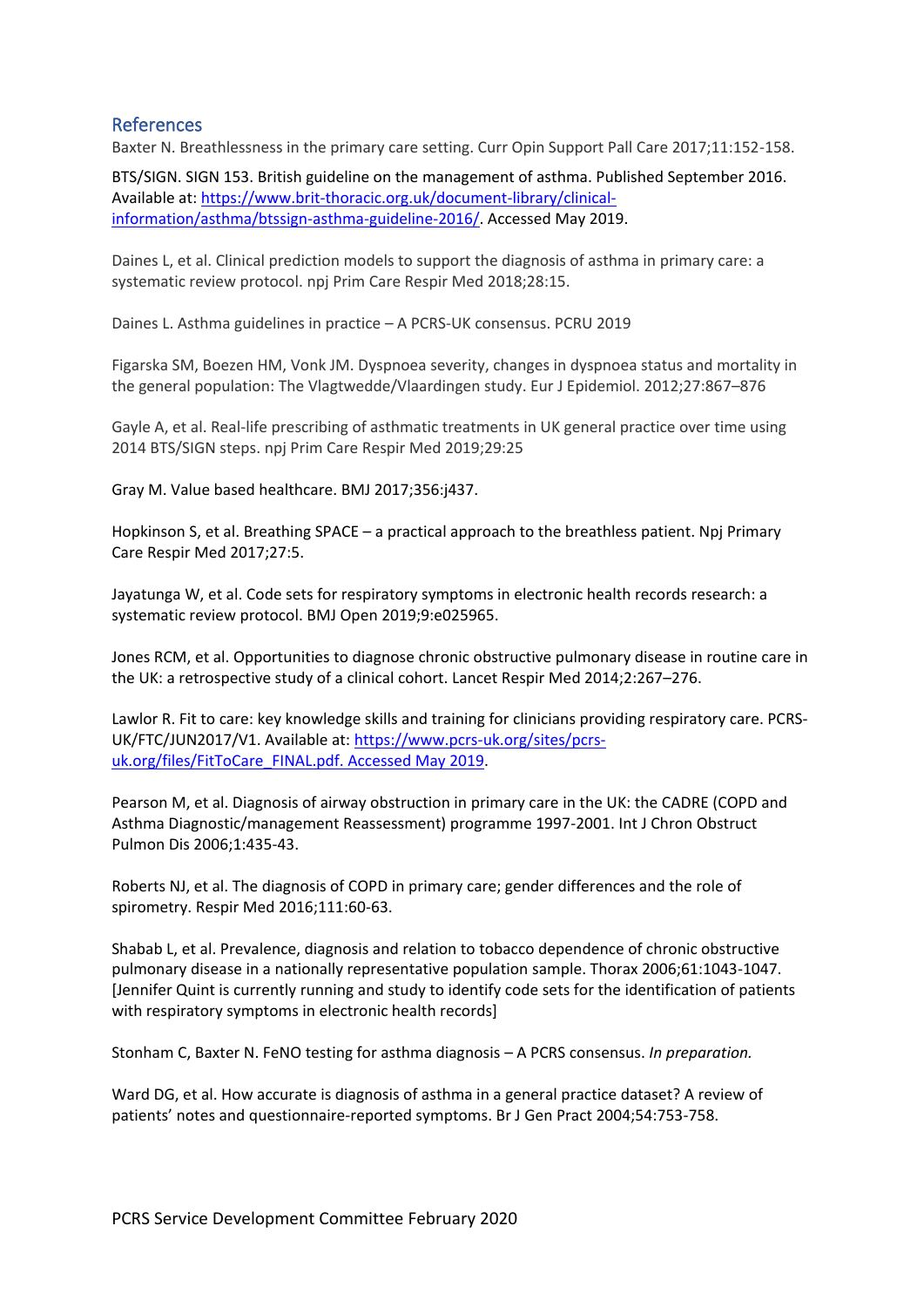## Appendix 1: FeNO protocol (using a Bedfont NObreath meter)

**Provided by Joanne King (King Edward VII Hospital, Berkshire)**

## **TRUST SPIROMETRY PROTOCOL**

## **Measuring Fractional Exhaled Nitric Oxide (FeNO) using a Bedfont NObreath meter**

- Nitric oxide (NO), produced in the lungs and present in exhaled breath, has been shown to act as an inflammatory mediator in the lungs and airways
- Eosinophilic asthma is a distinct phenotype associated with a rise in NO in exhaled breath
- Eosinophilic asthma may respond to treatment with corticosteroids, while neutrophilic asthma generally does not
- FeNO can be used to measure steroid responsive, eosinophil driven airway inflammation
- Higher levels of airways inflammation are associated with poor asthma control

-NICE, 2014

## **Measured in parts per billion (ppb):**

- Low range: <25ppb in adults, <20 in children \*
- Intermediate range: 25-50ppb in adults, 20-35 ppb
- High range: >50 in adults, >35 in children \*\*

•

\* In atopic individuals, higher values may be considered normal

\*\* In patients with a value >50ppb(adult) / 35ppb (child), who are on high dose ICS, adherence may be questioned (McNicholl et al 2012)

FeNO may be suppressed by smoking, oral or inhaled corticosteroid, exercise, alcohol consumption, bronchoconstriction, ciliary dyskinesia, pulmonary hypertension, cystic fibrosis

FeNO may be higher in airway infection, allergic rhinitis, nitrate-rich diet, bronchodilator (Taylor et al 2006)

## **Procedure**

## **FeNO testing should be undertaken BEFORE spirometry**

- 11. Obtain informed consent from patient prior to starting test. The patient should be sat down. Turn the unit on WITHOUT the flow meter attached. The unit should be in an upright position with the rear exterior port NOT occluded.
- 12. Attach a new mouthpiece to the flowmeter.
- 13. Once secured, attach the flowmeter with mouthpiece to the device.
- 14. Instruct the participant to sit up, put on a nose clip and hold the machine upright, with the display screen and mouthpiece towards them. Do not cover the rear exterior port.
- 15. Select either the adult icon or child icon (less than 12 years of age) depending on your participant's age. The child icon requires young participants to blow for 10 seconds, adults for 12 seconds.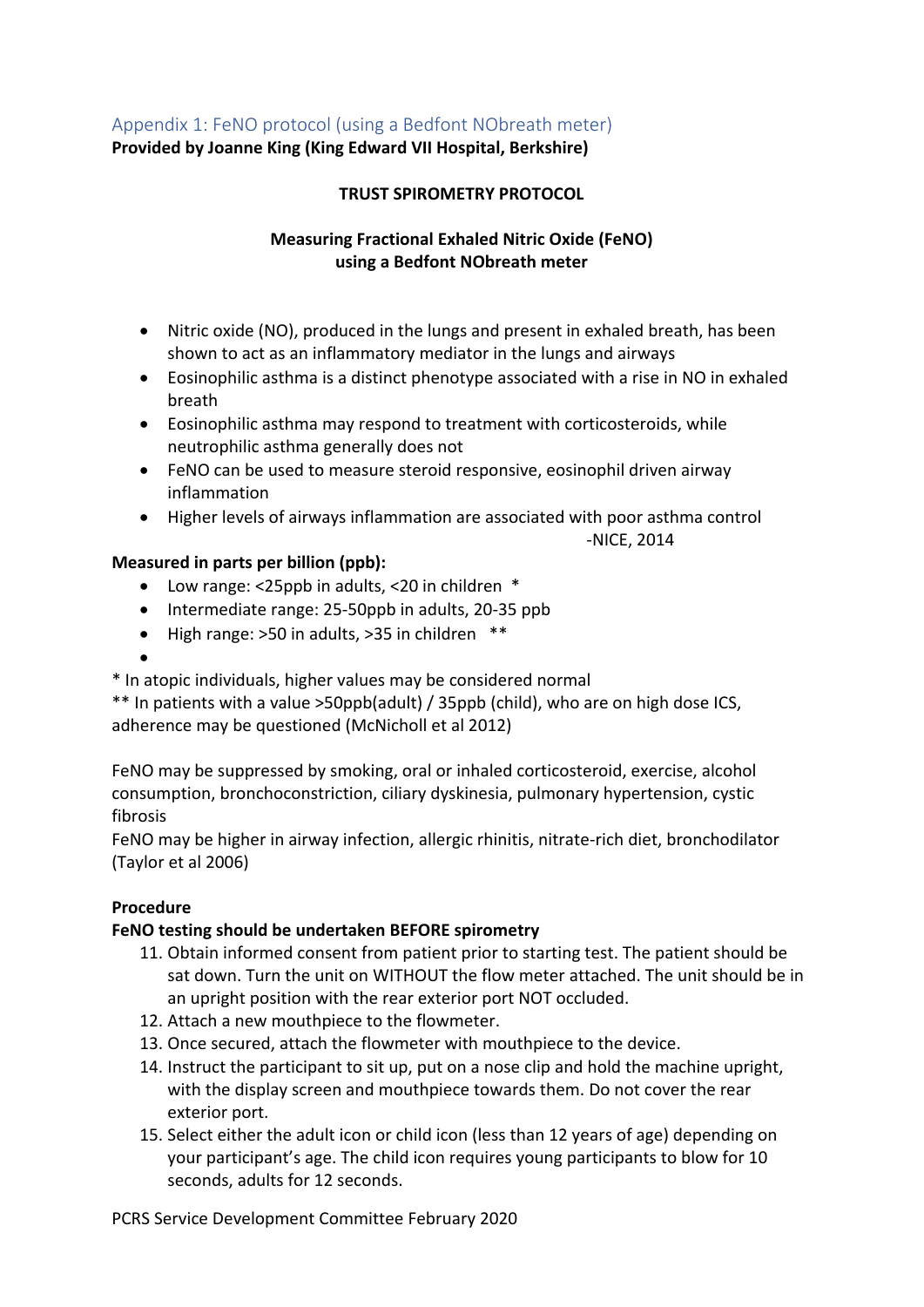- 16. The machine will beep once, ask participant to inhale deeply away from the mouthpiece
- 17. After three seconds the machine will beep twice ask the participant to place the mouthpiece in their mouth and exhale moderately, ensuring the silver ball is raised up into the white tabbed region of the flowmeter.
- 18. Participants should continue to exhale until the progress bar has reached its limit (after 10 or 12 seconds).
- 19. The machine will beep again and you will see a measurement on the screen in parts per billion (ppb).
- 20. Repeat once more, giving two results. These results should be reproducible, i.e. within 10%. The test must be repeated until two sequential results are within 10% of each other, up to a maximum of 8 attempts.

## **References:**

- NICE (2014) *Measuring FeNO concentration in asthma.* [http://www.nice.org.uk/guidance/dg12/resources/measuring-fractional-exhaled](http://www.nice.org.uk/guidance/dg12/resources/measuring-fractional-exhaled-nitric-oxide-concentration-in-asthma-niox-mino-niox-vero-and-nobreath-1053626430661)[nitric-oxide-concentration-in-asthma-niox-mino-niox-vero-and-nobreath-](http://www.nice.org.uk/guidance/dg12/resources/measuring-fractional-exhaled-nitric-oxide-concentration-in-asthma-niox-mino-niox-vero-and-nobreath-1053626430661)[1053626430661](http://www.nice.org.uk/guidance/dg12/resources/measuring-fractional-exhaled-nitric-oxide-concentration-in-asthma-niox-mino-niox-vero-and-nobreath-1053626430661)
- McNicholl, D.M., Stevenson, M., McGarvey, L.P., Heaney, L.G. (2012) 'The utility of fractional exhaled nitric oxide suppression in the identification of nonadherence in difficult asthma'. *American Journal of Respiratory Critical Care Medicine.* 186(11), pp1102-1108.
- Taylor DR, Pijnenburg MW, Smith AD, De Jongste JC. Exhaled nitric oxide measurements: clinical application and interpretation. *Thorax*. 2006;61(9):817-27.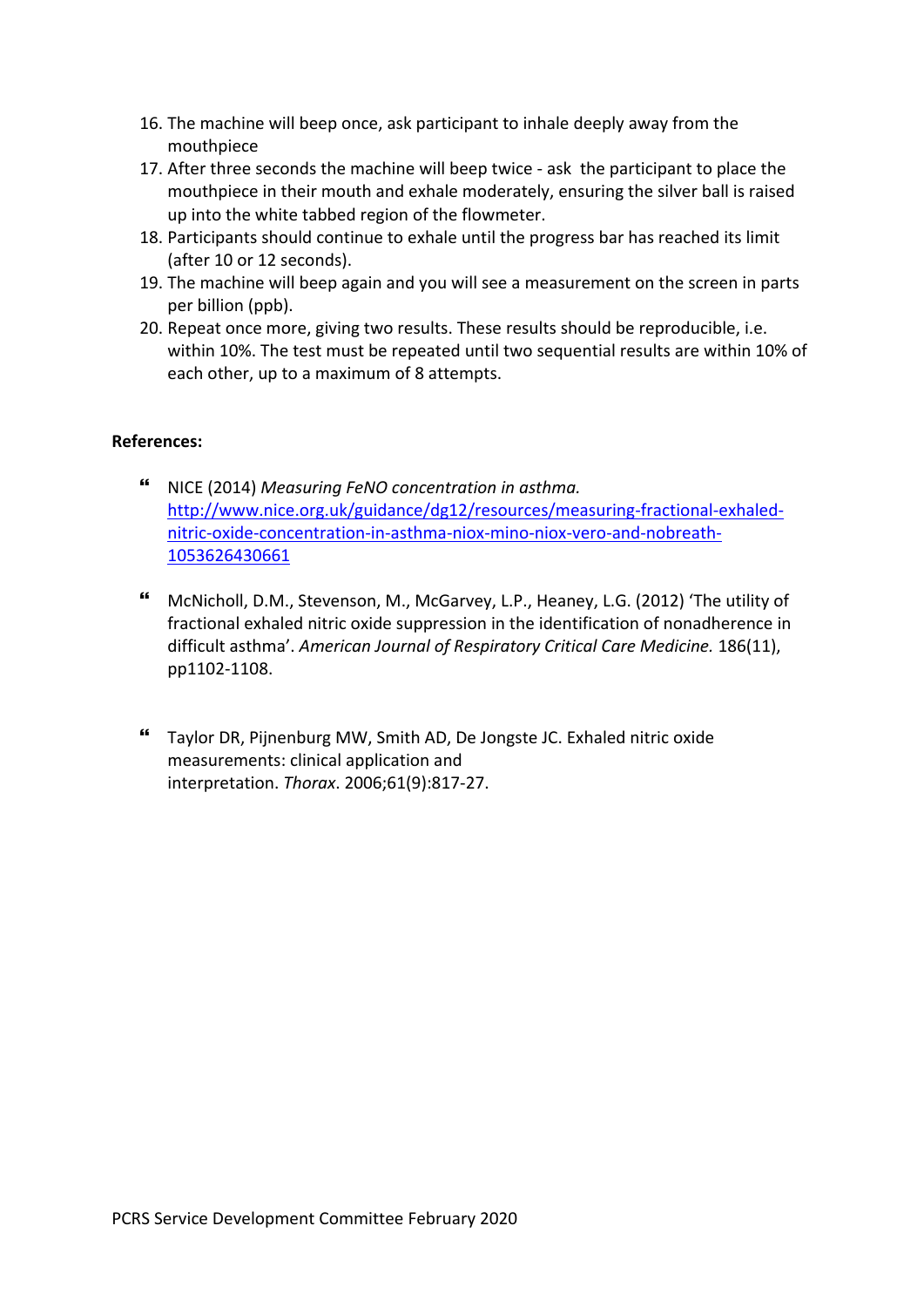## Appendix 2: Spirometry protocol

**Provided by Joanne King (King Edward VII Hospital, Berkshire)**

#### **TRUST SPIROMETRY PROTOCOL**

#### **PRE-TEST REQUIREMENTS**

#### **Health and Safety of patient**

Documentation of medications used prior to test. Ensure patient is sitting down during tests.

#### **Explanation leaflet for patient with instructions, ideally when booking for test**

#### **Patients condition must be stable**

ldeally patient should avoid:

- Smoking for 24 hours (or shorter if unable to comply)
- Alcohol for 4 hours
- Exercise for 30 minutes
- Eating substantial meal for 2 hours

## **For diagnostic spirometry**, patient should avoid:

- Taking short acting bronchodilators for 4 hours (Salbutamol Terbutaline)
- Taking long acting bronchodilators for 24 hour( Tiotroprium, Salmeterol, Formoterol)

**For follow up spirometry**, all inhaled therapy should be taken as usual, prior to test.

Bring all inhalers to appointment

All patients should wear comfortable, non restrictive clothing

Wear dentures if possible. Females empty bladder

Patient should arrive early for appointment, as need to be seated 10 minutes to settle any exertional dyspnoea

Check information before test and record any deviation

Accurate height and weight should be recorded.

#### **CONTRAINDICATIONS FOR SPIROMETRY**

- Haemoptysis (blood in sputum)
- Pneumothorax (puncture in the lung wall)
- Unstable heart disease e.g., angina
- Unstable hypertension (high blood pressure)
- Aneurysm (ballooning) chest, abdomen, cerebral
- Recent eye surgery (advice from surgeon)
- Acute illness/disorders
- Recent thoracic/abdominal surgery (advice from surgeon)

## **PREPARATION OF SPIROMETER**

• Prepare equipment as per manufacturer's instructions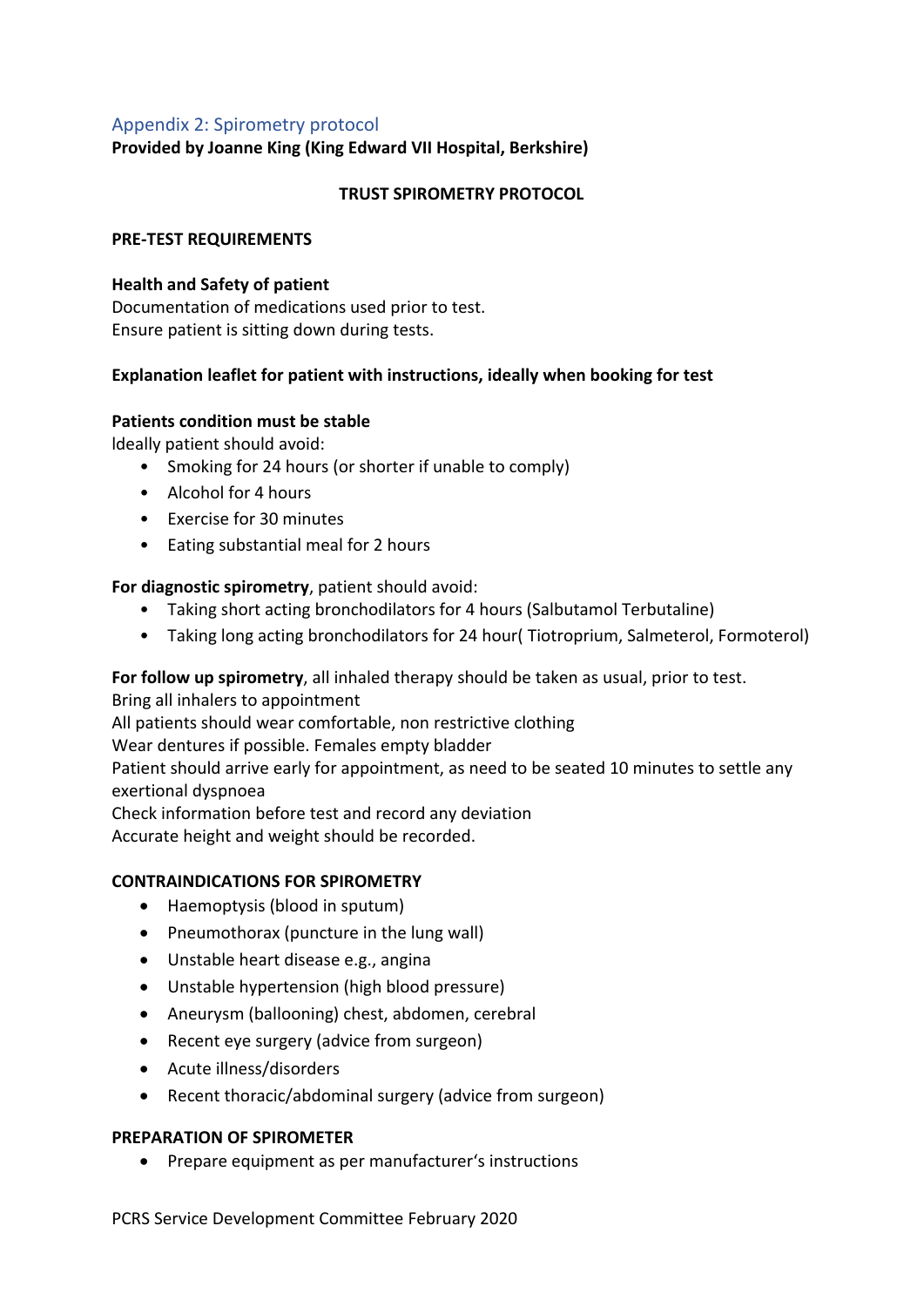- Accuracy check to be performed prior to clinic and then every 4 hours. A 3L or 1L Syringe is to be used, calibration should produce a measured value within +/- 3%
- Spirometer should be kept at room temperature if possible
- Cleaning and maintenance as per manufacturer's instructions, for destruction of pathogens by chemical means.

**FREQUENCY OF CLEANING** - best practice would include daily, post session and weekly documented cleaning procedures.

Must be disinfected every 100 patients or monthly. (Please see Cleaning Protocol)

## **FREQUENT HAND WASHING TO PREVENT INFECTION BETWEEN INDIVIDUALS**

One Way filters - disposable (single patient use)

Calibration - all components assembled - check for leaks (keep at same temperature as room) lf calibration pre-set, use physiological check (member of staff with known normal values) Record data

lf patient known or suspected:

- MRSA
- TB
- HIV
- Pseudomonas
- Hep B

Use a SafeTway mouthpiece or a BVF (single patient use) and preferably perform spirometry at the end of clinic.

## **Procedure**

## **Equipment and patient prepared as above, explain and demonstrate each procedure to the patient, ensure patient is sitting comfortably:**

- 3. Relaxed VC (Vital Capacity) x 3 blows
	- Nose clip should be worn during this manoeuvre.
	- Take a deep breath in. Put mouthpiece into mouth behind front teeth, and then exhale as far and as long as possible in their own time.
	- Verbally encourage++
	- Need two blows within 5% or 100mls of each other
	- Remove nose clip
- 4. Forced VC x 3 blows (nose clip is not essential)
	- As above for inspiration
	- Blow out as hard and as fast as possible for as long as possible maximum effort needed
	- Verbally encourage ++
	- Observe the flow/volume curve as each FVC manoeuvre is being performed to identify Slow starts, Early stops, Variability in flow within manoeuvre
	- Need best of two blows within 5% or 100mIs to 150mls of each other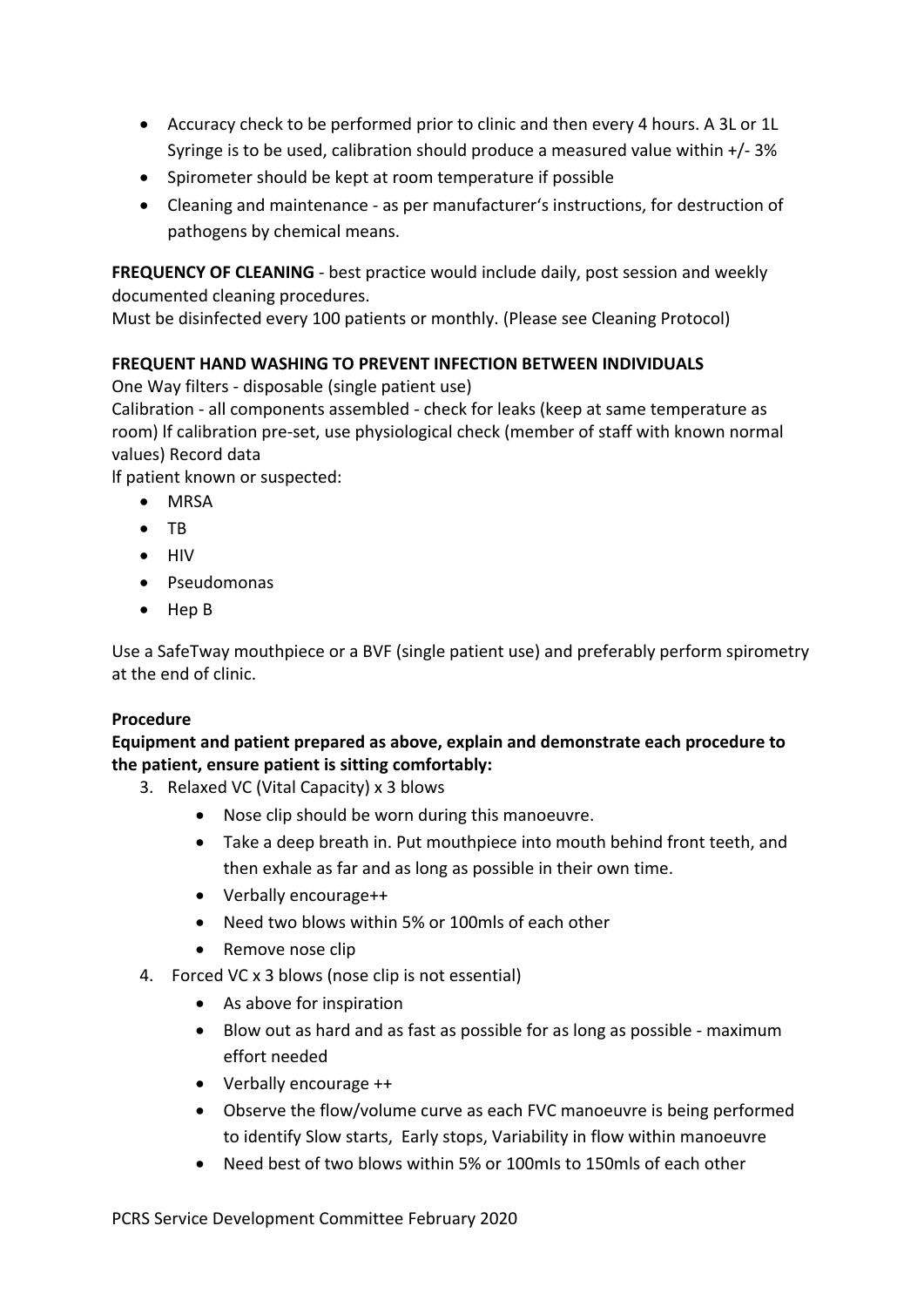• Maximum of 8 blows at one sitting

If patient is unable to achieve these standards, document why this is and consider rebooking or referring to clinic medical team.

## **BRONCHODILATOR REVERSIBILITY (SHORT ACTING BRONCHODILATOR)**

- Baseline FEV<sub>1</sub>, FVC, VC recorded as above
- Ensure technically acceptable baselines before -

## **BRONCHODILATOR REVERSIBILITY (using a SHORT ACTING BRONCHODILATOR)**

- $\bullet$  Baseline FEV<sub>1</sub>, FVC, VC recorded as above
- Ensure technically acceptable baselines before the administration of a Short Acting Beta Agonist (SABA) - 2.5mg Salbutamol administered via a nebuliser or 400mcg Salbutamol inhaler (4 Puffs) via disposable Spacer device
- The SABA administration should be discontinued if the patient complains of symptoms such as increased shortness of breath/wheeze, palpitations, flushing
- The monitoring of the patients pulse rate and BP is recommended for susceptible patients ie Hyperthyroidism, cardio vascular disease, arrhythmias, hypertension
- After the short acting bronchodilator has been administrated wait for 20minutes then repeat spirometry recording -  $FEV<sub>1</sub>$ , FVC, VC
- In Asthma an increase in FEV<sub>1</sub> of 200mls/12% may indicate Asthma
- In COPD A limited degree of reversibility or none would indicate COPD. Post bronchodilator FEV1 % is recorded for classification of disease(Gold classification)

Consider Oral Steroid trial (30mgs oral Prednisolone for 2 / 52) & repeat forced blows

**Transfer results onto spirometry template in the notes and flow/volume and time/volume graphs to be secured or scanned into the patients notes.** 

## **ACCOUNTABILITY**

Factors that impact on a Health Care Professional / Health Care Assistant when conducting a spirometry assessment;

- 1. Code of professional conduct.
- 2. Accountability for actions and omissions.
- 3. Duty of care to your patients and clients who are entitled to receive safe and competent care.
- 4. Duty to maintain and increase your knowledge, skills and abilities required for lawful, safe and effective practice
	- a) within direct/ indirect supervision HCA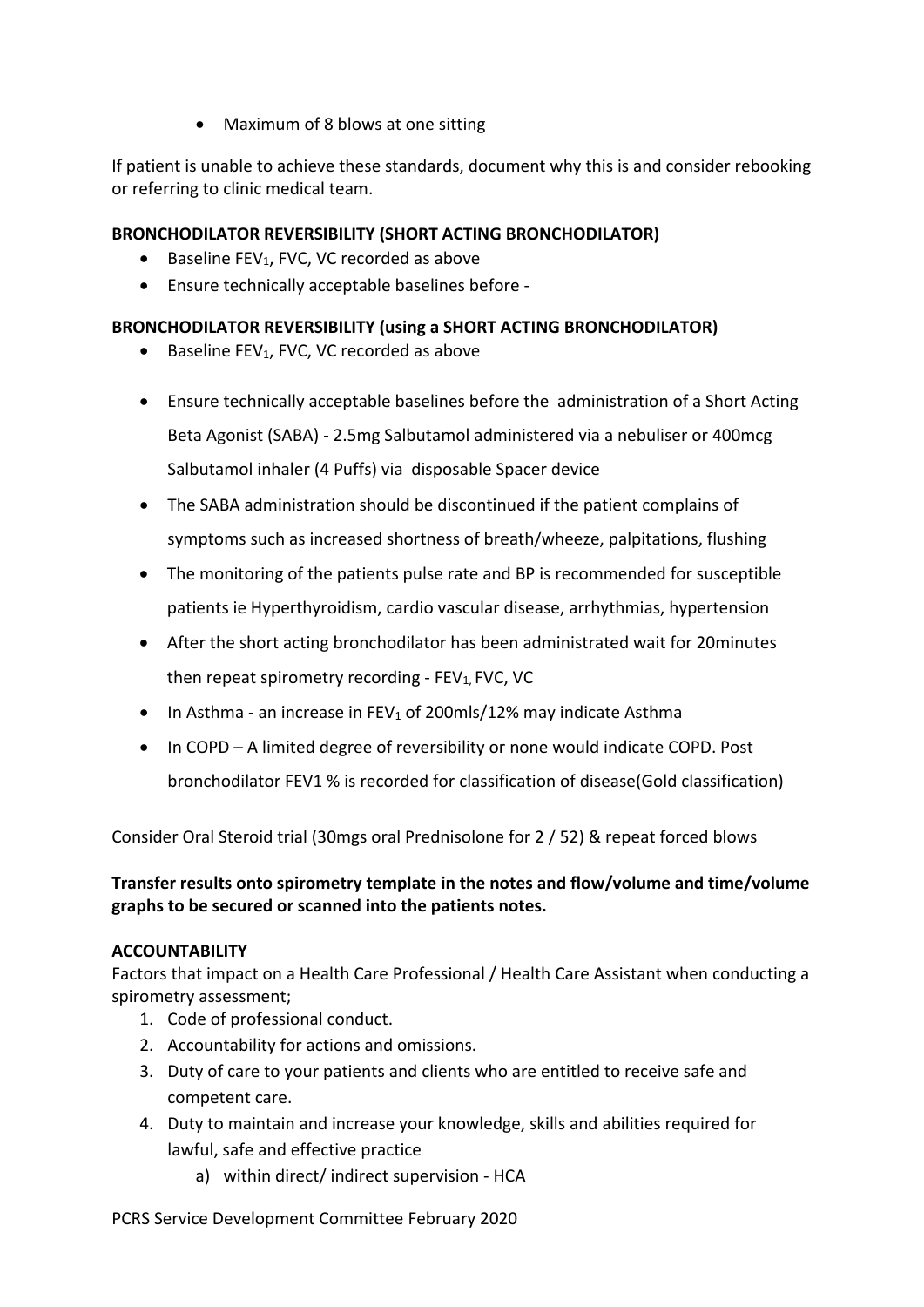- b) without supervision qualified clinician
- 5. Acknowledge limitations of professional competence and only accept responsibilities at which you are competent.
- 6. Adherence to the spirometry protocol

Reference: PPC (2013) Guide to performing Quality assured Spirometry

## Trust Protocol for calibration/verification of Spirometers

All spirometry standards (e.g. ATS/ERS/BTS/ANZRS) recommend checking the accuracy of lung function measuring devices at least daily with a 3-L syringe to validate that the instrument is measuring accurately. The Vitalograph ALPHA should never be outside accuracy limits unless damaged or in a fault condition. In normal use, calibration traceability certification is recommended as a part of the routine annual service. ATS (1994) recommendations require that the difference between the volume measured by the spirometer and the volume pumped into the spirometer from a syringe is within 3%.

The purpose of calibrations or verification of the spirometer is to ensure that the device produces accurate results; inaccurate results could lead to inappropriate treatment for patients.

The health care professional performing the accuracy check has been trained and completed local trust competency on preparing the device and performing spirometry.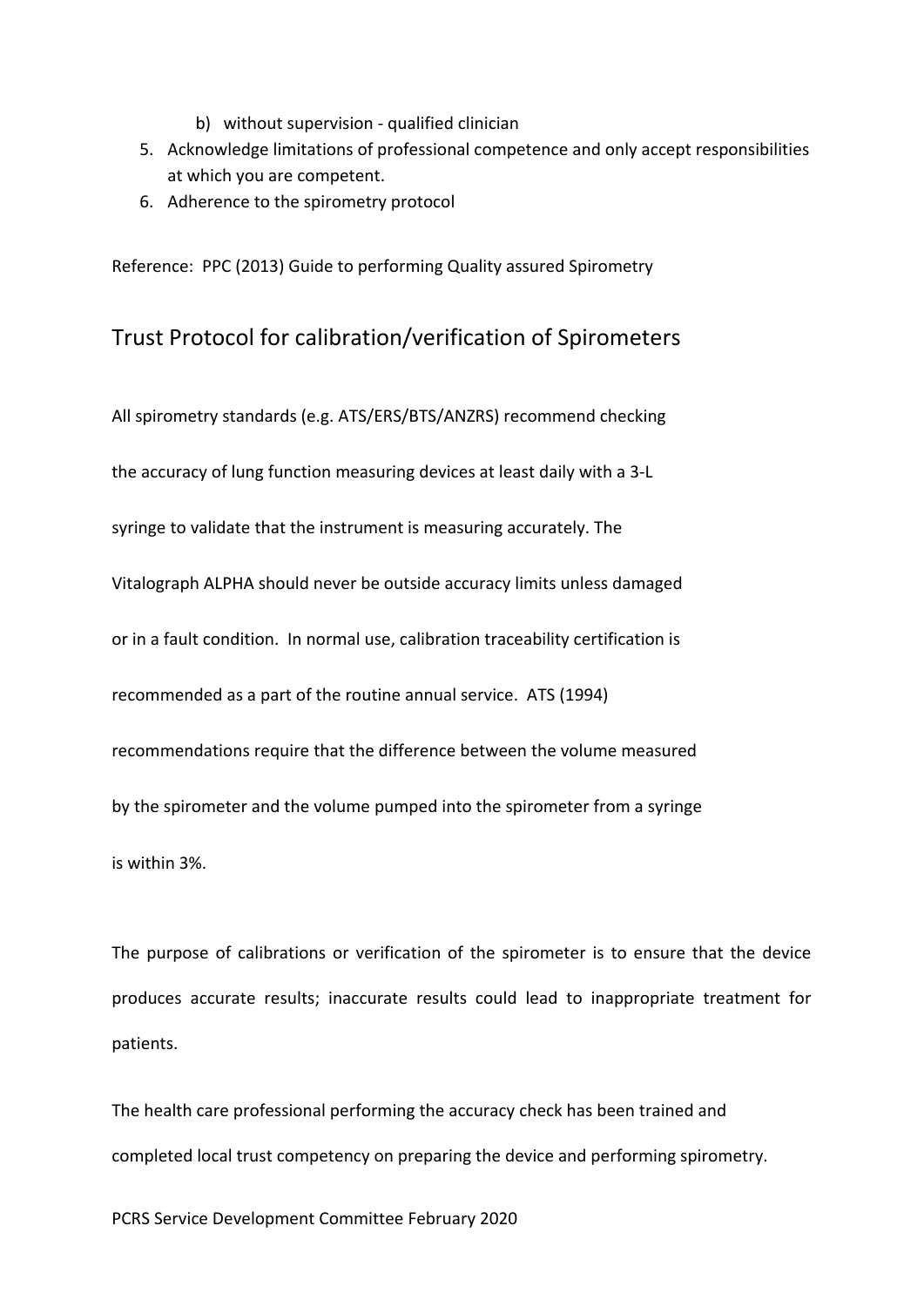#### **Pre check**

Check for visible damage to device and cables – withdraw from service and report to the medical device department for repair, follow trust guidelines in reporting faults.

Check for any contamination to the flow head. If there is visible contamination then withdraw the device from service and follow the cleaning protocol.

Check that all components are assembled correctly.

Check for any leaks by using the calibration syringe.

Check room temperature, document in verification log.

#### **Accuracy Check**

A 1litre syringe is provided to use, the calibration should produce a measured value of 3Litres within a 3% margin.

An accuracy check should be performed:

Before each clinic session or every 4 hours if used all day.

After every 10 patients

If there is a change in ambient temperature

If the flow head is dropped

After cleaning or dismantling of the spirometer for any reason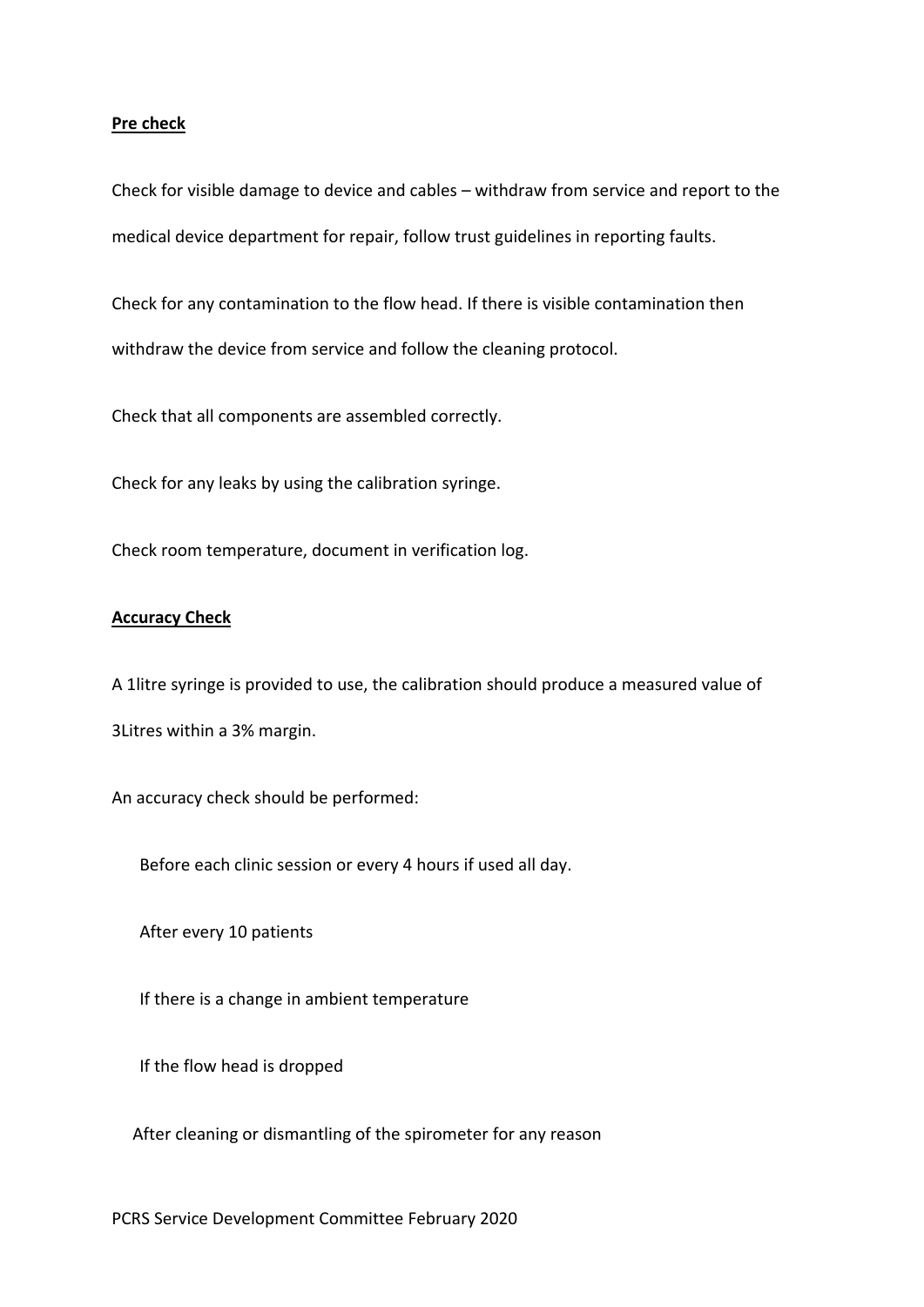Follow these steps to check the accuracy of the unit.

- 1. Pump air through the flow head to ensure it's at ambient temperature, may require several pumps if spirometer has been moved from a cold environment.
- 2. Select Accuracy Check from the Main Menu using the keypad.
- 3. Press the 'Enter' key to bring you into the Accuracy Check screen and follow the onscreen instructions.

*Note: Press the 'Del' key to exit the Accuracy Check screen and return to the Main Menu. The accuracy check will not be logged to the Vitalograph ALPHA memory in this case.* 

4. If an Accuracy Check report is required select the Report option.

*Note: If the device is outside calibration you will be given the option to update the calibration. If you select this option you will be brought through the accuracy check routine again.* 

5. Complete calibration log book and sign.

In the event the accuracy check is outside the +/-3%, then refer to the manufacturer's manual on fault finding. Repeat the accuracy check. If the accuracy check continues to fail remove from service and report, follow trust guidelines on reporting equipment faults.

## **When to Check Accuracy**

- Monthly or after every 10 patients
- After annual maintenance checks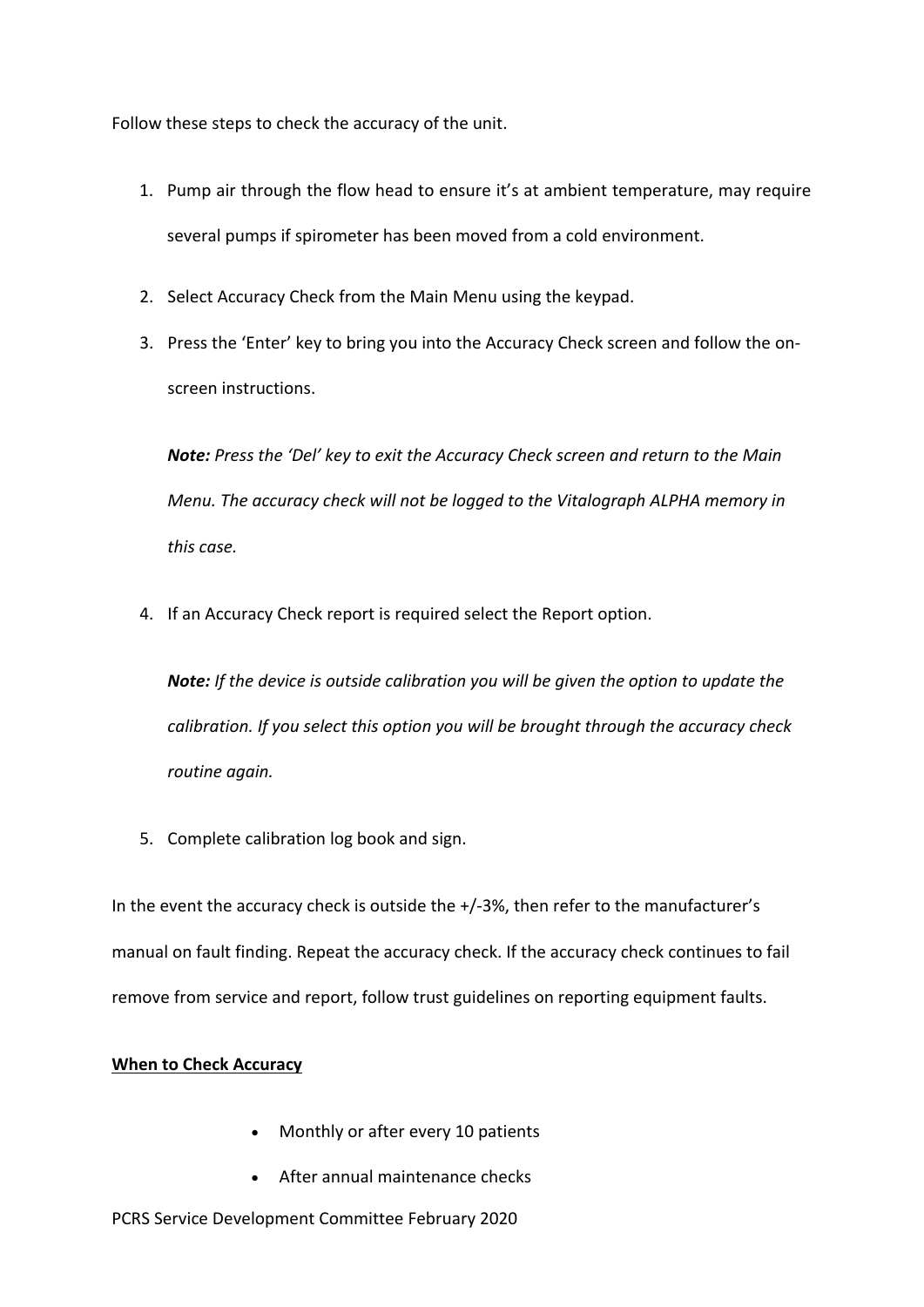- After cleaning or disassembling spirometer for any reason
- After adjusting calibration
- If the flow head has been dropped

#### **Error in calibration**

Accuracy check variations > +/-3%/False readings suspected

In the event the accuracy check is outside the +/-3%, then refer to the manufacturer's manual on fault finding. Repeat the accuracy check. If the accuracy check continues to fail remove from service and report, follow trust guidelines on reporting equipment faults.

## **Maintenance .**

To maintain quality assurance and accuracy of calibration, the spirometry must have a yearly service and certified calibration by the manufacture of the spirometer.

## Reference

American Thorax Society (ATS) 1994 Guideline for the measurement of respiratory function *Respiratory Medicine* 1994 (88), 165-194

## **Cleaning Procedure (Chest Clinic)**

For lung function testing the main risks are:

- The cross infection of pathogenic organisms between patients
- The cross infection of pathogenic organisms to an immuno compromised patient, such as a lung transplant recipient.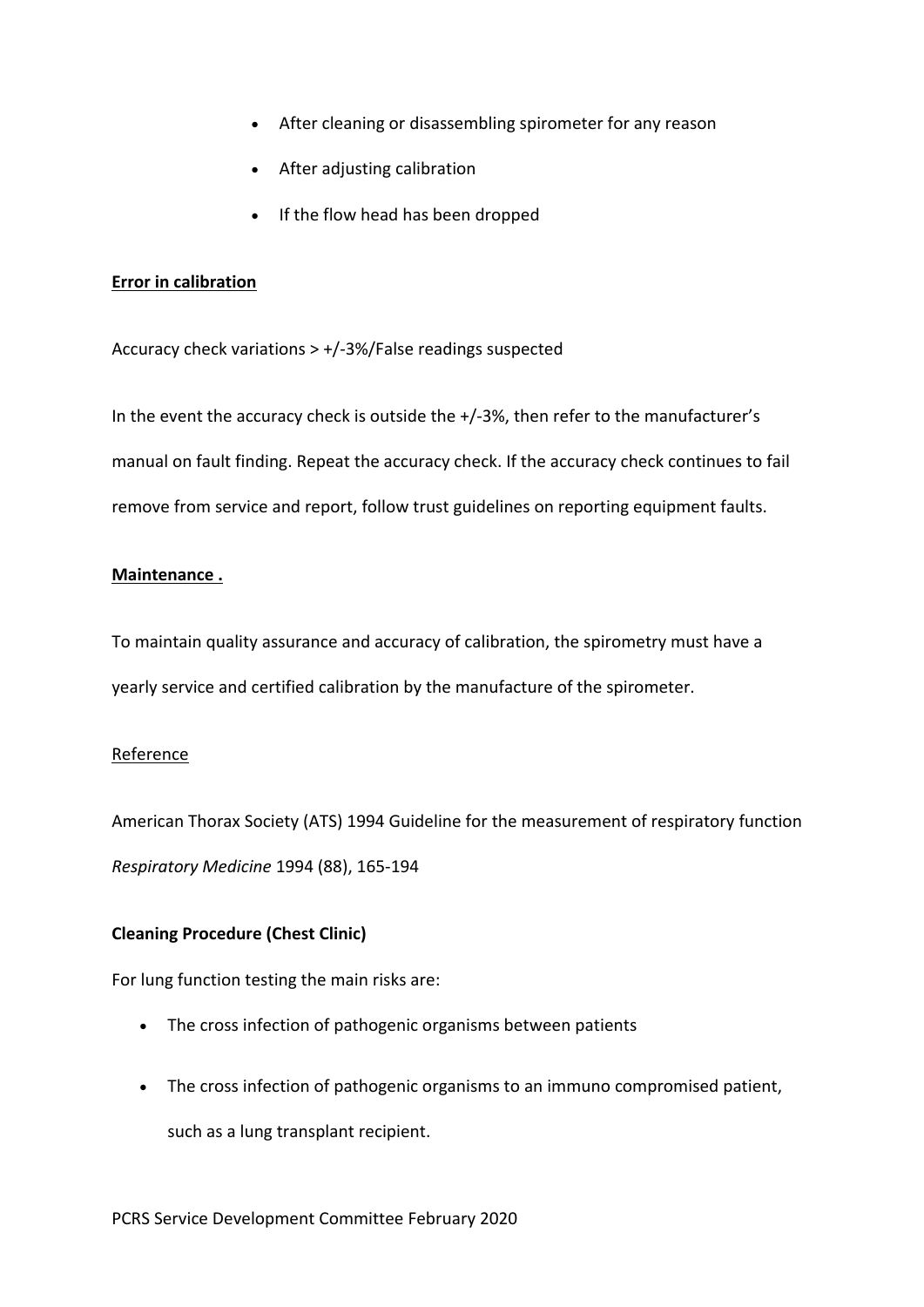The source of the infection must also be considered, the source could be airborne (coughing,

sneezing) or body fluids (sputum, blood).

A new mouthpiece is to be used for each patient with a delay of 5 minutes in between patients to allow the particles to settle. In the event of visible contamination, the flowhead must be disinfected.

The cleaning protocol is based on the manufactures instructions, assuming 500 blows or 100 patients (modified from Vitalograph Alpha 6000 User manual)

| <b>PART</b>               | <b>CLEAN/DISINFECT</b> | <b>FREQUENCY</b>   | <b>CLEANING PRODUCT</b>                                              |
|---------------------------|------------------------|--------------------|----------------------------------------------------------------------|
| Case exterior             | Clean                  | After each patient | Sani-Cloth                                                           |
| Flow head tube            | Clean                  | Weekly             | Sani-Cloth                                                           |
| Screen                    | Clean                  | Daily              | Wipe with cotton pad                                                 |
| <b>Fleisch Element</b>    | Clean                  | Weekly             | Immerse in Chlor clean<br>tablets (to be made as<br>protocol) for 15 |
| Flowhead body             | Clean & Disinfect      | Weekly             | minutes.                                                             |
| Flowhead cone             | Clean & Disinfect      | Weekly             |                                                                      |
| Flowhead end<br>cap       | Clean & Disinfect      | Weekly             |                                                                      |
| Flow conditioning<br>mesh | Dispose & Replace      | Weekly             |                                                                      |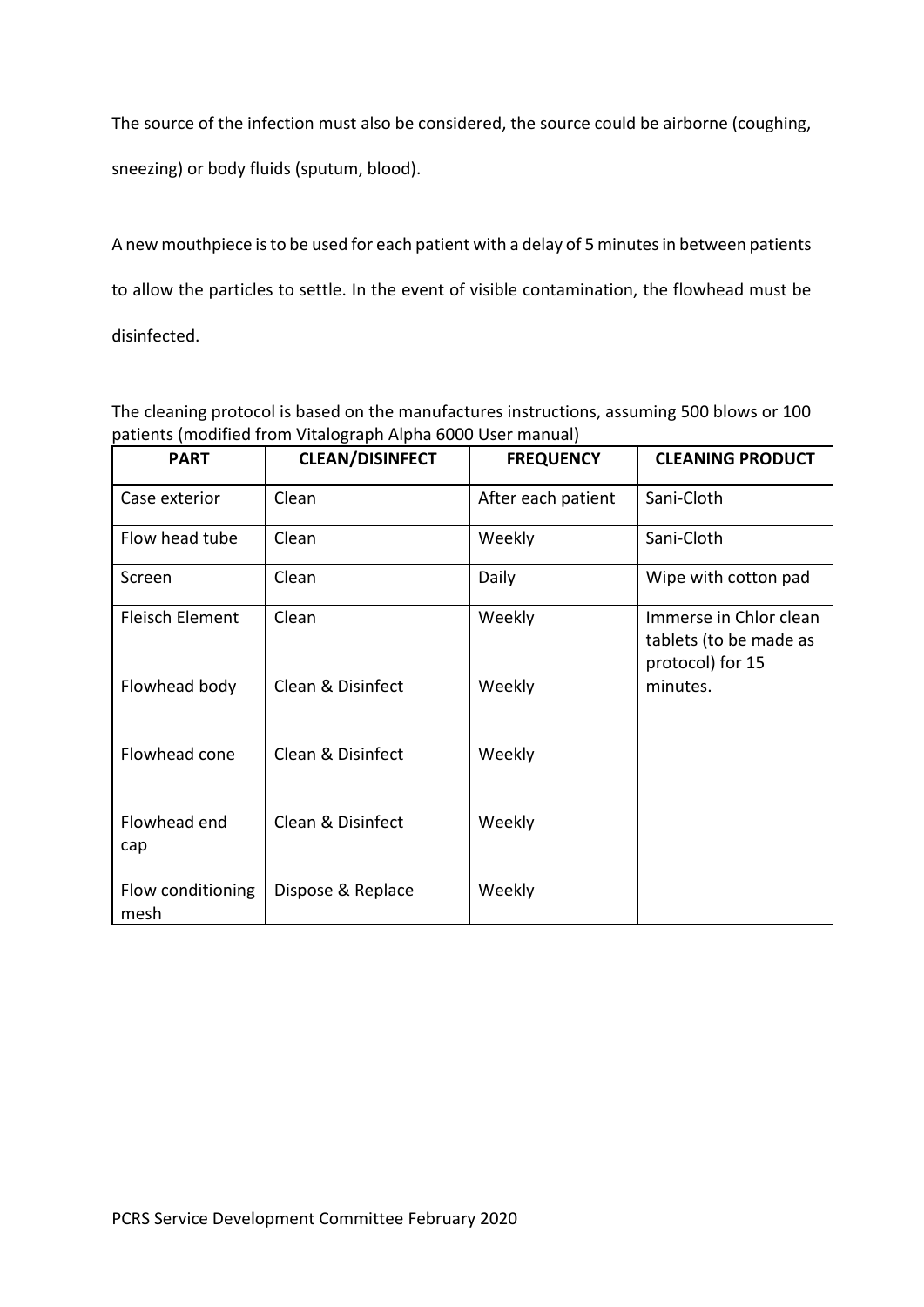

**Figure 2: Flowhead Assembly** (taken from Vitalograph Alpha 6000 User Manual**)**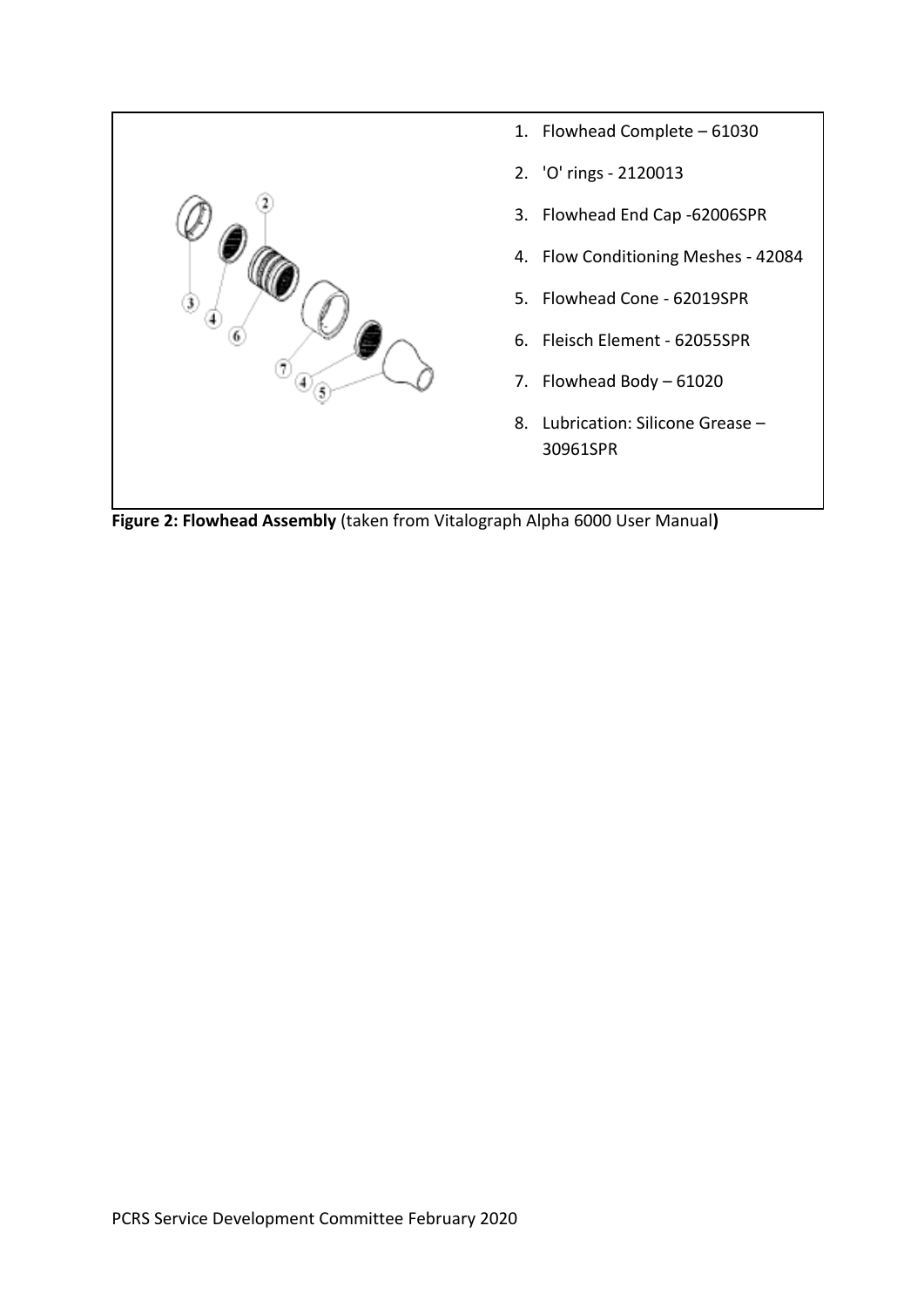## Appendix 3: Respiratory referral Form

This respiratory referral form provided by King's Health Partners (KHP) Integrated Respiratory Team (IRT) is the preferred means by which any request for the following services should be made. After reviewing the referral criteria below please forward this form to any service required using the referral channel stated. **The service does not handle 2WW and TB referrals which should be referred directly.** 

| <b>Service</b>         | <b>Description of Service</b>                                  | <b>Referral Channel</b>                                                         |  |
|------------------------|----------------------------------------------------------------|---------------------------------------------------------------------------------|--|
| <b>Specialist stop</b> | This is a specialist stop smoking service for people with any  | <b>EMAIL</b>                                                                    |  |
| smoking service        | long term condition. The service will provide intensive clinic | Southwark: 0800 169 6002                                                        |  |
|                        | and home based support in combination with appropriate         | gst-tr.stopsmokingsouthwark@nhs.net                                             |  |
|                        | pharmacotherapy. The service will contact the patient to       | Lambeth: 0800 856 3409<br>gst-tr.stopsmokinglambeth@nhs.net                     |  |
|                        | advise where they can be seen.                                 |                                                                                 |  |
| <b>Community</b>       | This service will provide quality assured diagnostic           | e-RS                                                                            |  |
| <b>Lung Function</b>   | standard spirometry for people with new respiratory            | This is a directly bookable                                                     |  |
| <b>Service</b>         | symptoms and suspected respiratory disease such as             | service and you can choose a                                                    |  |
|                        | COPD or asthma. They will also review patients where           | number of community sites                                                       |  |
|                        | past spirometry results may not have achieved quality          |                                                                                 |  |
|                        | standards and when the results on reflection do not            |                                                                                 |  |
|                        | support the current diagnosis.                                 |                                                                                 |  |
| Pulmonary              | Any patient with a long term lung condition who is             | e-RS                                                                            |  |
| Rehabilitation         | functionally limited by breathlessness can benefit from        | You cannot directly book but                                                    |  |
|                        | pulmonary rehabilitation. This is especially important         | the PR team will assess the                                                     |  |
|                        | for patients with COPD and MRC breathlessness score 2          | referral and either contact the                                                 |  |
|                        | or more as long as any cardiac disease is stable.              | patient or return the referral                                                  |  |
|                        |                                                                | with advice.                                                                    |  |
| <b>HOSAR - Home</b>    | Any patient requiring home oxygen therapy needs to             | e-RS                                                                            |  |
| oxygen                 | be seen / have the prescription issued by a specialist in      | This is a directly bookable                                                     |  |
| assessment and         | oxygen therapy. For long term oxygen therapy (LTOT)            | service and you can choose the                                                  |  |
| review                 | this service will see any new patient with persistent          | KCH or GSTT site.                                                               |  |
|                        | finger pulse oximetry less than 92% despite optimal            |                                                                                 |  |
|                        | therapy and clinical stability. Current LTOT patients and      |                                                                                 |  |
|                        | ambulatory patients should have an annual review and           |                                                                                 |  |
|                        | they will be contacted directly by the service and do          |                                                                                 |  |
|                        | not require referral. Use this service also for people         |                                                                                 |  |
|                        | with Cluster Headache where a headache specialist has          |                                                                                 |  |
|                        | advised oxygen therapy.                                        |                                                                                 |  |
| Integrated             | If you have a patient who has COPD with complexity             | <b>EMAIL and Phone</b>                                                          |  |
| respiratory            | then the IRT can arrange a holistic review and home            | King's: 0203 299 6531                                                           |  |
| team                   | visit if appropriate. Please ensure you provide as much        | kch-<br>tr.IntegratedRespiratoryTeam@nhs.net                                    |  |
| assessment at          | detail as possible and include the details of the lead         | St. Thomas': 07796 178719                                                       |  |
| home (IRT)             | clinician for this patient.                                    | gst-                                                                            |  |
|                        |                                                                | tr.integratedrespiratoryteamgstt@nhs.net<br>Lines are available between 09:00 - |  |
|                        |                                                                | 16:45 seven days per week.                                                      |  |

## **KHP Services for people with respiratory disease and symptoms**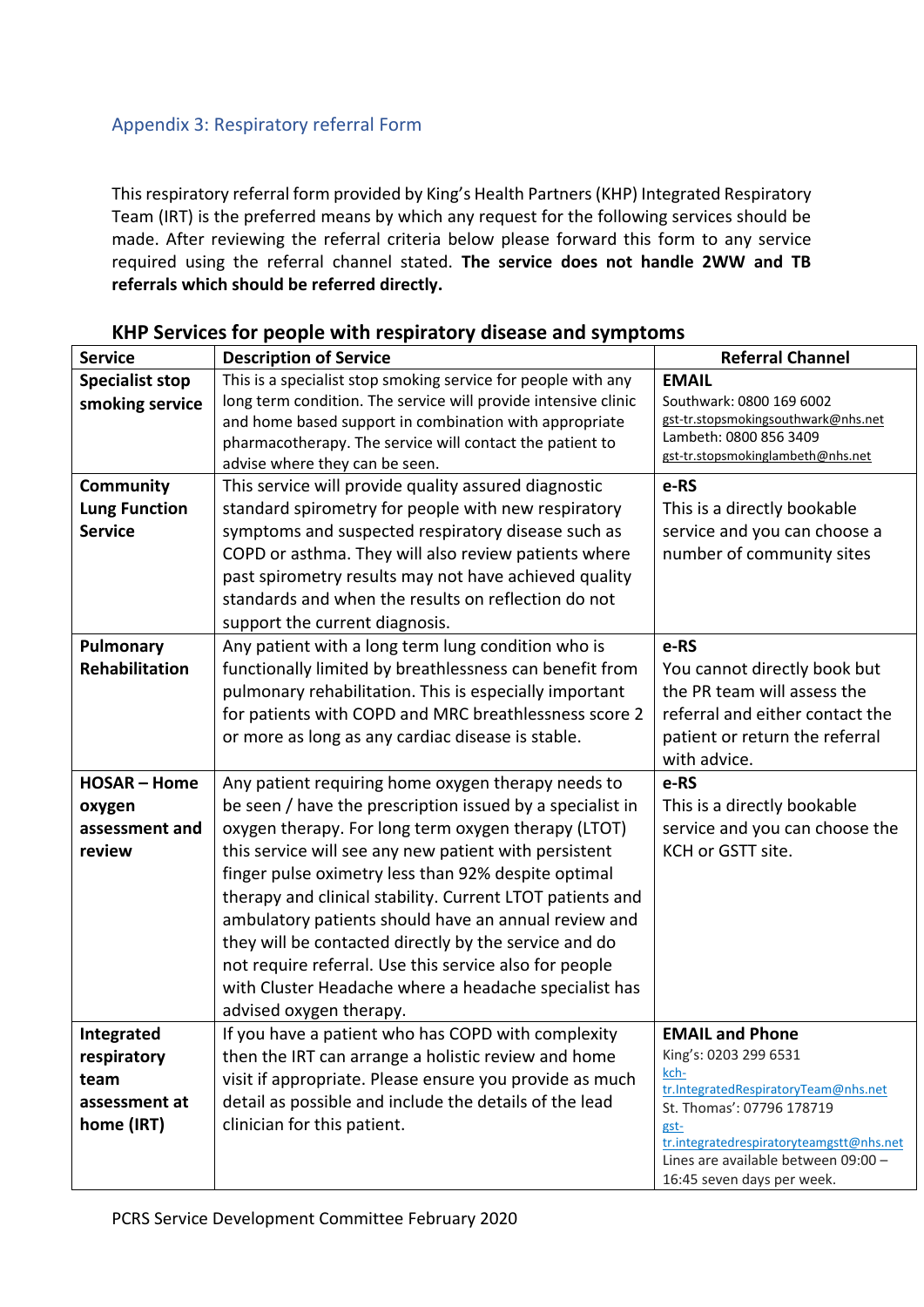| <b>Hospital Chest</b> | Routine out-patient clinics for respiratory disease and | e-RS                           |
|-----------------------|---------------------------------------------------------|--------------------------------|
| <b>Clinic</b>         | symptoms. Please ensure you review the Lambeth and      |                                |
|                       | Southwark Breathlessness and Cough assessment           | This is a directly bookable    |
|                       | algorithms as well SE London COPD and Asthma            | service and you can choose KCH |
|                       | guidelines to avoid having your referral returned with  | or GSTT Clinics depending on   |
|                       | requests for more information. Please ensure patients   | the condition being referred.  |
|                       | have had quality assured spirometry through the         | Please select the most         |
|                       | locality spirometry service before referral (as         | appropriate clinic.            |
|                       | appropriate).                                           |                                |
|                       | The service does not handle 2WW and TB referrals.       |                                |

**Please check below to see where services are available and select any preference. For oxygen reviews or assessment we can liaise with neighbouring borough teams.** 

Kings College Hospital – *COPD, Asthma, HOSAR(oxygen), Pulmonary Rehab, Cough, Bronchiectasis, Sarcoid, Pleural, Sleep,*  П *General Chest*

> П П

> П

П

Guy's Hospital – *COPD, Asthma, HOSAR(oxygen), Interstitial lung disease, Sarcoid, Sleep*

St Thomas' Hospital – *COPD, HOSAR (ambulatory oxygen), Pulmonary rehab, Pleural, General chest*

Streatham Ice and Leisure centre (390 Streatham High Road, London SW16 6HX) - *Pulmonary rehabilitation; community*   $\Box$ *site*

Dulwich Leisure Centre (Crystal Palace Road SE22 9HB) - *Pulmonary rehabilitation; community site*

Brixton Recreation Centre (Brixton Station Road SW9 8QQ) - *Pulmonary rehabilitation; community site*

Date of referral: Short date letter merged **Referrer Name:** Current User Surgery: Organisation Full Address (single line) Tel: Organisation Telephone Number E-mail: Organisation E-mail Address

## Patient Details

| <b>NAME: Full Name</b>                       | <b>AGE: Age</b>                    |                                | <b>DOB: Date of Birth</b> |
|----------------------------------------------|------------------------------------|--------------------------------|---------------------------|
| <b>SEX: Gender</b>                           |                                    |                                |                           |
| <b>NHS Number: NHS Number</b>                | <b>TEL: Patient Home Telephone</b> |                                | <b>MOBILE: Patient</b>    |
| <b>Mobile Telephone</b>                      |                                    |                                |                           |
| <b>Patient EMAIL: Patient E-mail Address</b> |                                    |                                |                           |
| Home Full Address (single line)              |                                    |                                |                           |
| <b>Ethnicity: Ethnic Origin</b>              |                                    | <b>LANGUAGE: Main Language</b> |                           |
|                                              |                                    |                                |                           |

Add any further information that may help us co-ordinate this persons care e.g. transport needs:

## What is the reason for the referral?

Describe the current problem briefly below and select recent consultations if this adds useful and relevant information. Please select only what is necessary to share with the recipient both to keep it short and to avoid information governance breaches. Please ensure you answer these two questions below in order to ensure timely onward referral.

**What is the reason for this referral and what outcome do you and the patient expect?**  Free Text Prompt